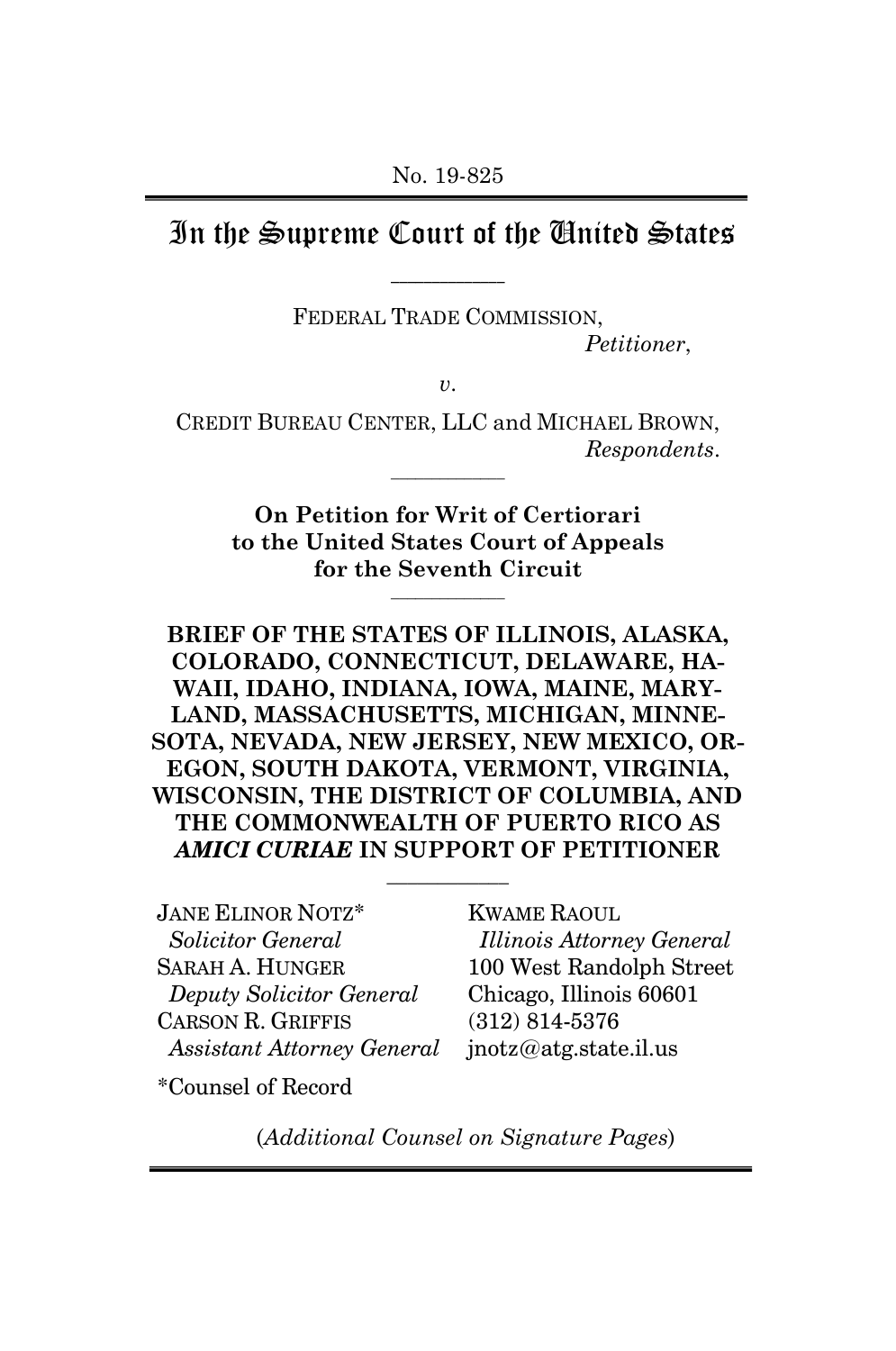# **TABLE OF CONTENTS**

|     |                                                                                                                                                                       | Page |
|-----|-----------------------------------------------------------------------------------------------------------------------------------------------------------------------|------|
|     |                                                                                                                                                                       |      |
|     |                                                                                                                                                                       |      |
|     |                                                                                                                                                                       |      |
|     |                                                                                                                                                                       |      |
| I.  | The FTC's Ability To Seek Restitution<br>Provides Direct Benefits To The Amici                                                                                        |      |
| II. | The FTC's Ability To Obtain Restitution<br>Is Critical To The Continued Success Of<br>Federal-State Collaboration To Combat<br>Anticompetitive, Unfair, And Deceptive |      |

Trade Practices................................................. 9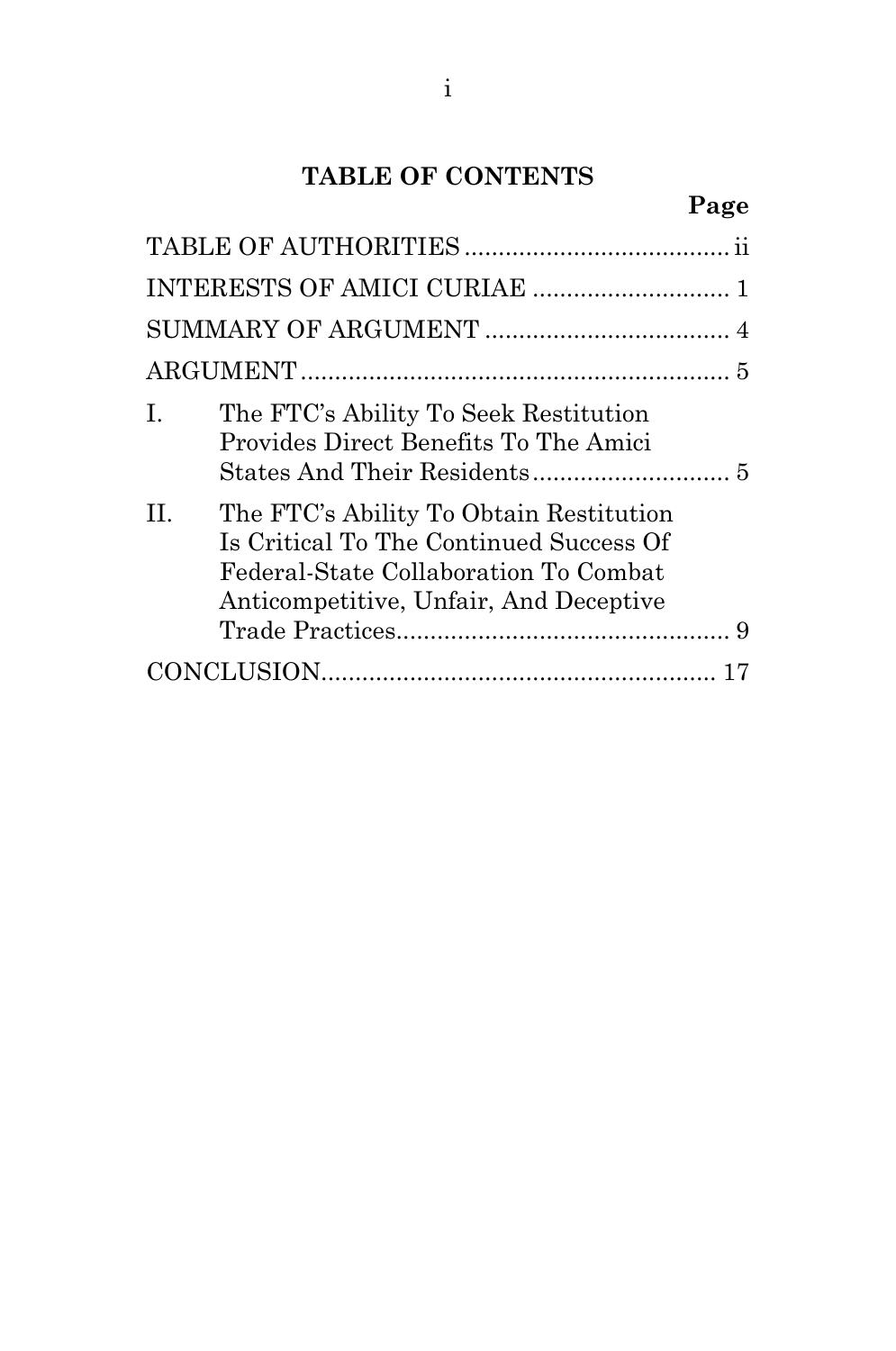# **TABLE OF AUTHORITIES**

# **Cases:**

| FTC v. A1 DocPrep, Inc.,                                         |
|------------------------------------------------------------------|
| FTC v. Amer. Student Loan Consolidators, LLC,                    |
| FTC v. Amy Travel Serv., Inc.,                                   |
| FTC v. Fortune Hi-Tech Marketing, Inc.,                          |
| FTC v. K.I.P., LLC,<br>No. 1:15-cv-02985 (N.D. Ill.) 6, 10, 14   |
| FTC v. Lifelock, Inc.,                                           |
| FTC v. Life Mgmt. Servs. of Orange Cty., LLC,                    |
| FTC v. M&T Fin. Grp.                                             |
| FTC v. Neora, LLC,                                               |
| FTC v. One Techs., L.P.,<br>No. 3:14-cv-05066 (N.D. Cal.) 10, 11 |
| FTC v. Stark Law, LLC,                                           |
| FTC v. Student Debt Doctor, LLC,                                 |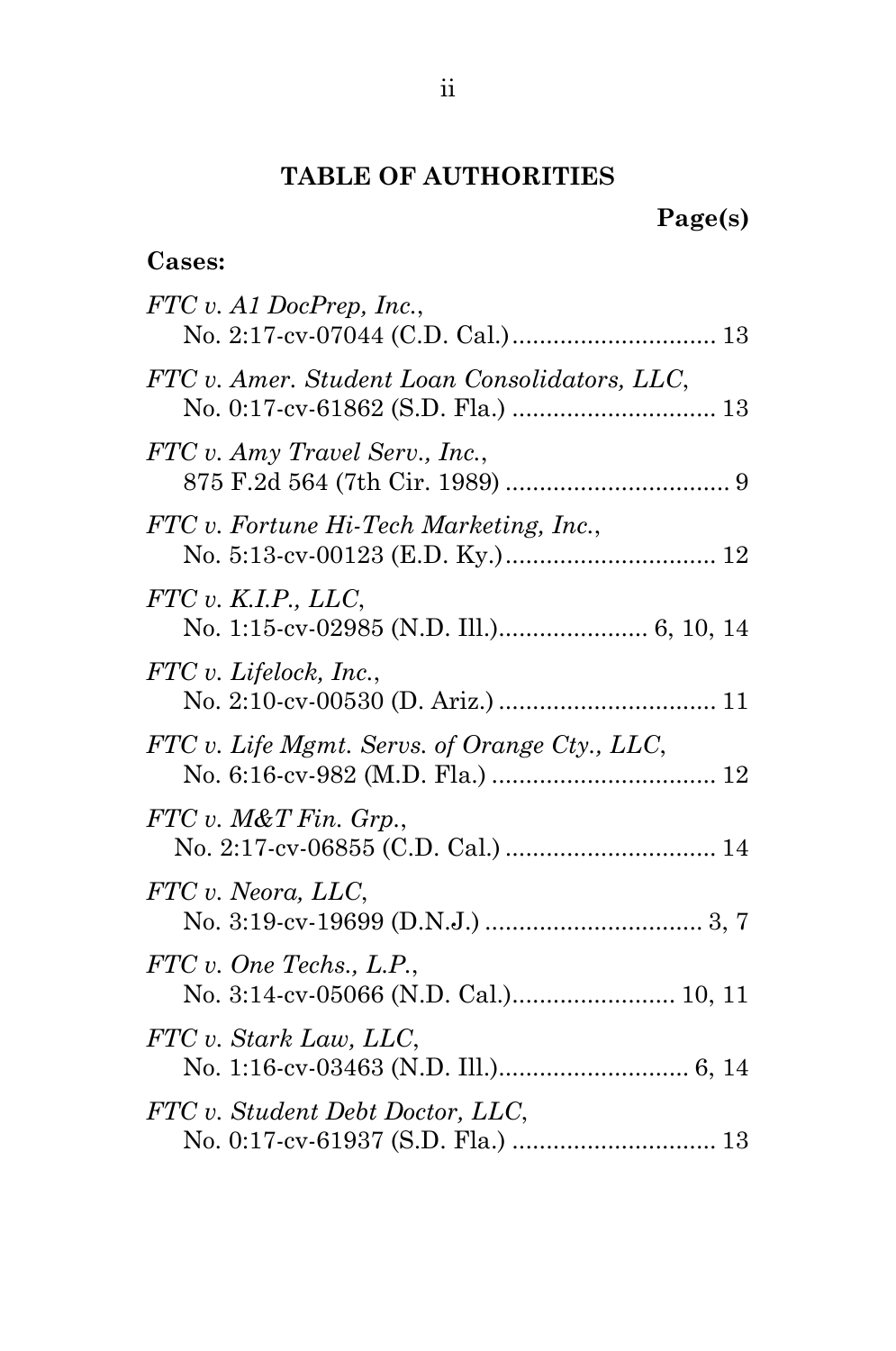# **TABLE OF AUTHORITIES—continued**

| FTC v. Travelers Health Ass'n,                                                                                                   |
|----------------------------------------------------------------------------------------------------------------------------------|
| Nerium Int'l, LLC v. FTC,                                                                                                        |
| Porter v. Warner Holding Co.,                                                                                                    |
| <b>Statutes:</b>                                                                                                                 |
|                                                                                                                                  |
|                                                                                                                                  |
|                                                                                                                                  |
|                                                                                                                                  |
|                                                                                                                                  |
| <b>Other Authorities:</b>                                                                                                        |
| Fed. Trade Comm'n, 2018 FTC Annual<br>Report on Refunds to Consumers                                                             |
| Fed. Trade Comm'n, Fortune Hi-Tech                                                                                               |
| Fed. Trade Comm'n, Office of Claims<br>& Refunds Annual Report (2017)  11, 12, 15                                                |
| Fed. Trade Comm'n, One Technologies                                                                                              |
| Richard A. Leiter & William S. Hein & Co.,<br><i>Antitrust</i> , 50 State Statutory Surveys:<br>Business Organizations: Consumer |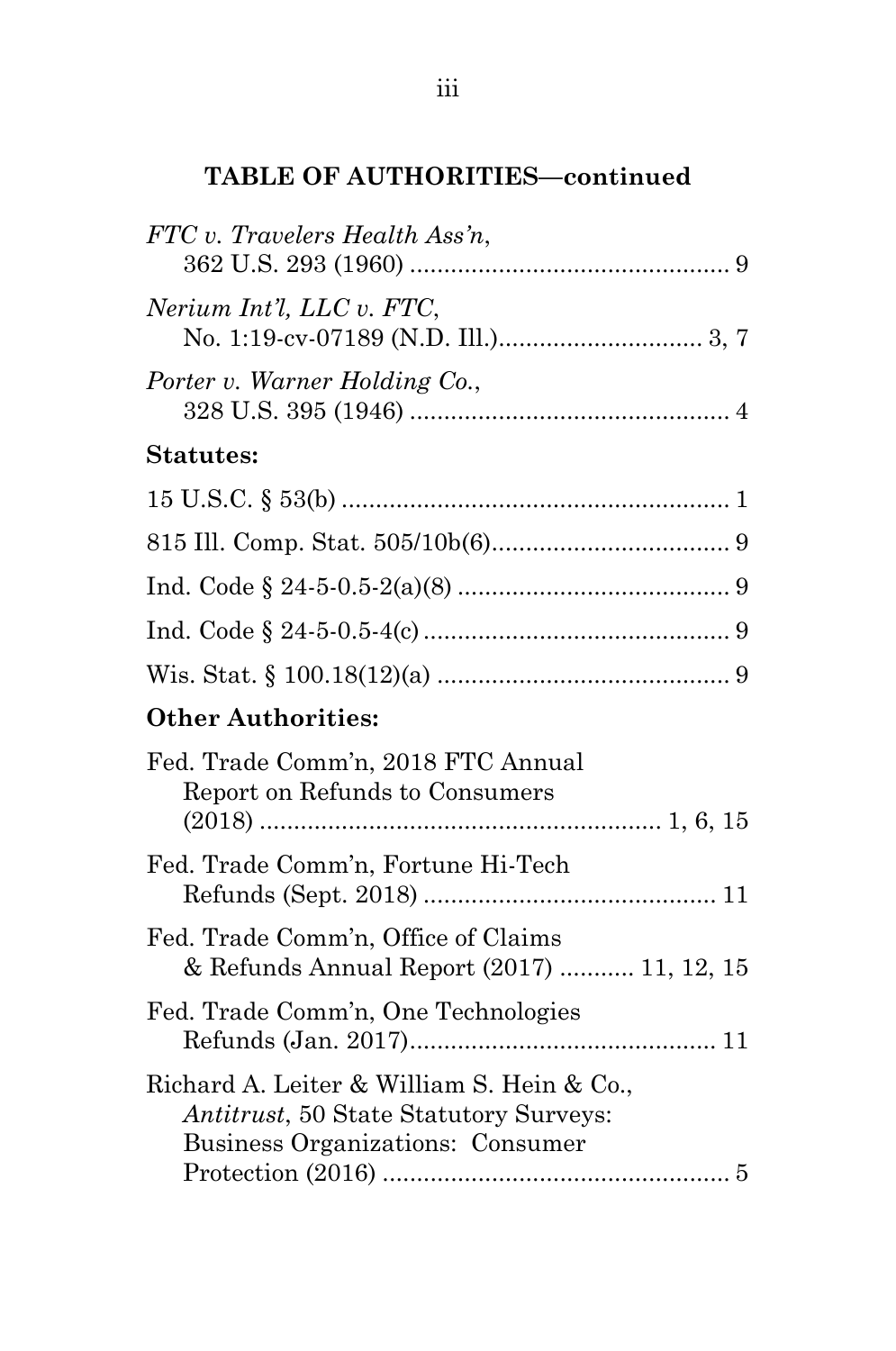# **TABLE OF AUTHORITIES—continued**

| Nat'l Consumer Law Center, Consumer<br>Protection in the States: A 50-State<br>Evaluation of Unfair and Deceptive                                                                                             |
|---------------------------------------------------------------------------------------------------------------------------------------------------------------------------------------------------------------|
| Press Release, Fed. Trade Comm'n, FTC and<br>State of Florida Win Summary Judgment:<br>Court Orders Ringleader of Debt-Relief Scam<br>to Pay \$23 Million and Imposes Industry                                |
| Press Release, Fed. Trade Comm'n, FTC<br>Crackdown Stops Operations Responsible<br>for Billions of Illegal Robocalls (Mar. 26,                                                                                |
| Press Release, Fed. Trade Comm'n, FTC<br>Returns Nearly \$315,000 to Consumers<br>Who Bought Worthless Credit Card Interest<br>Rate Reduction Programs (May 23, 2019) 13                                      |
| Press Release, Fed. Trade Comm'n, FTC<br>Settlement of Cephalon Pay for Delay Case<br>Ensures \$1.2 Billion in Ill-Gotten Gains<br>Relinquished; Refunds Will Go To<br>Purchasers Affected By Anticompetitive |
| Press Release, Fed. Trade Comm'n, Operation<br>Game of Loans State Law Enforcement                                                                                                                            |
| Press Release, Fed. Trade Comm'n, FTC, State<br>Law Enforcement Partners Announce<br>Nationwide Crackdown on Student Loan<br>Debt Relief Scams (Oct. 13, 2017) 13                                             |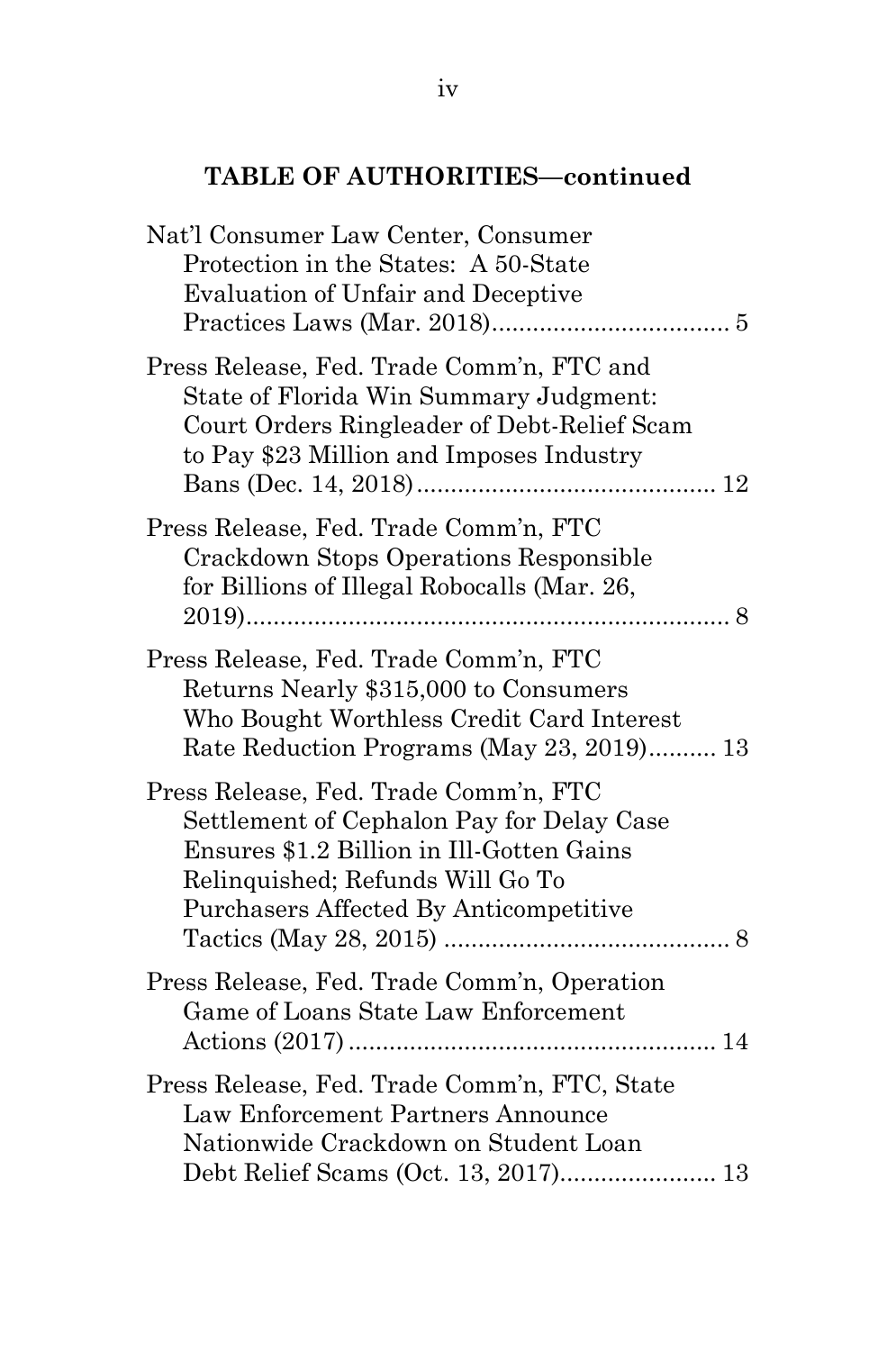# **TABLE OF AUTHORITIES—continued**

| Press Release, Ill. Attorney Gen., Attorney                                                                                     |  |
|---------------------------------------------------------------------------------------------------------------------------------|--|
| General Madigan & FTC Reach \$9 Million                                                                                         |  |
| Settlement with Phantom Debt Collector                                                                                          |  |
|                                                                                                                                 |  |
| Press Release, Ill. Attorney Gen., Madigan,<br>FTC & States Announce Settlement to Ban<br>Global Pyramid Scheme, Refund Members |  |
|                                                                                                                                 |  |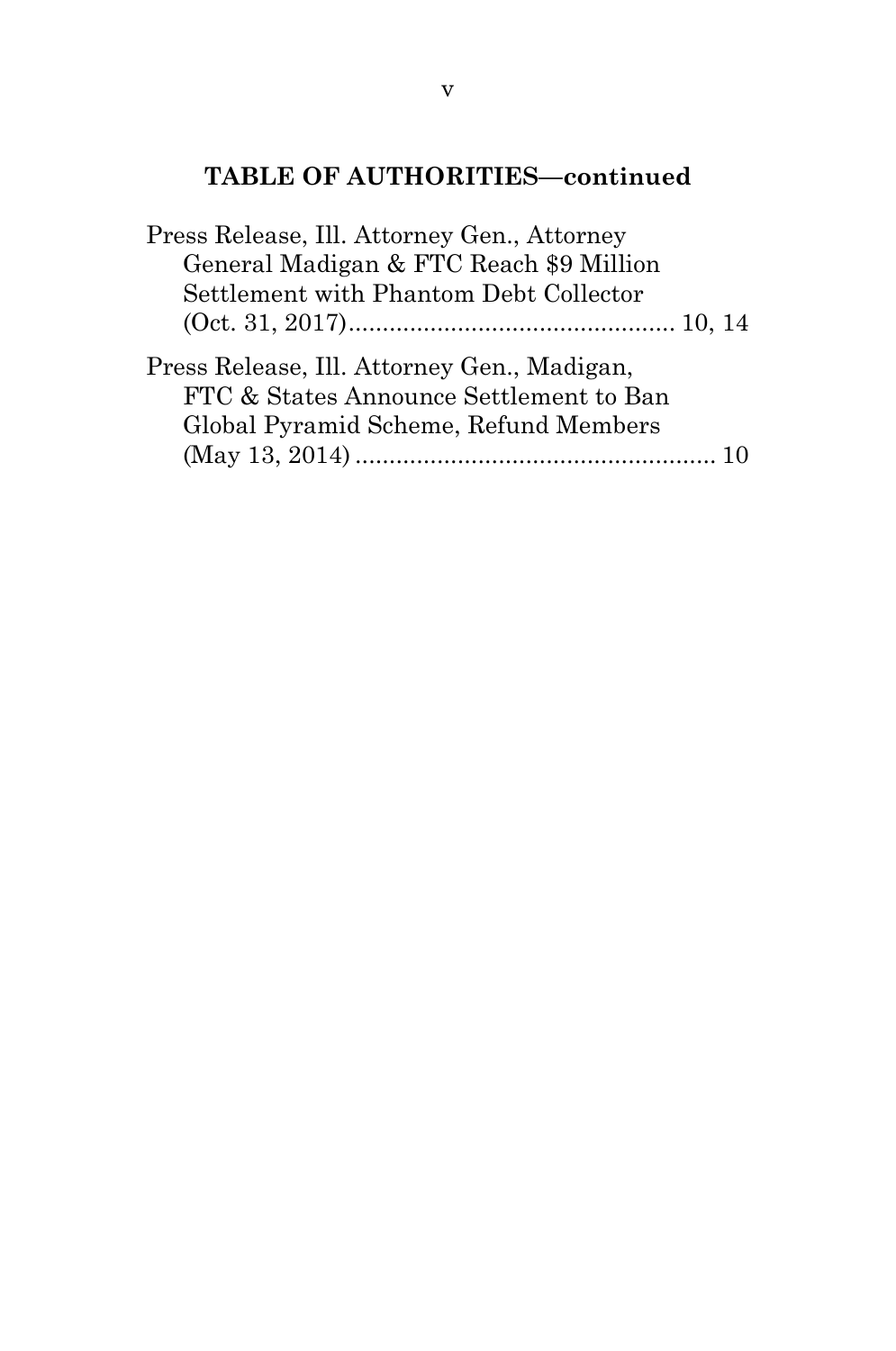### **INTERESTS OF AMICI CURIAE**

The States of Illinois, Alaska, Colorado, Connecticut, Delaware, Hawaii, Idaho, Indiana, Iowa, Maine, Maryland, Massachusetts, Michigan, Minnesota, Nevada, New Jersey, New Mexico, Oregon, South Dakota, Vermont, Virginia, Wisconsin, the District of Columbia, and the Commonwealth of Puerto Rico (collectively, the "amici States") submit this brief in support of the petition for certiorari.1 The amici States have a significant interest in protecting the welfare and financial security of their residents, which includes combating unfair methods of competition and unfair and deceptive trade practices within their borders. The decision below—which held that the Federal Trade Commission ("FTC") lacks authority to remedy those unlawful practices by seeking restitution under Section 13(b) of the Federal Trade Commission Act ("FTC Act"), 15 U.S.C.  $\frac{15}{10}$  53(b) —interferes with that interest.

The FTC's ability to seek restitution under Section 13(b) benefits the amici States and their residents. To begin, when the FTC obtains restitution awards, it is able to provide redress to victims of anticompetitive, unfair, or deceptive trade practices, many of whom live or work in the amici States. In 2018 alone, the FTC's Bureau of Consumer Protection issued more than \$122 million in refunds to consumers throughout

<sup>1</sup> On January 17, 2020, the State of Illinois, through its counsel, informed counsel of record of its intent to file this brief under Supreme Court Rule 37.2.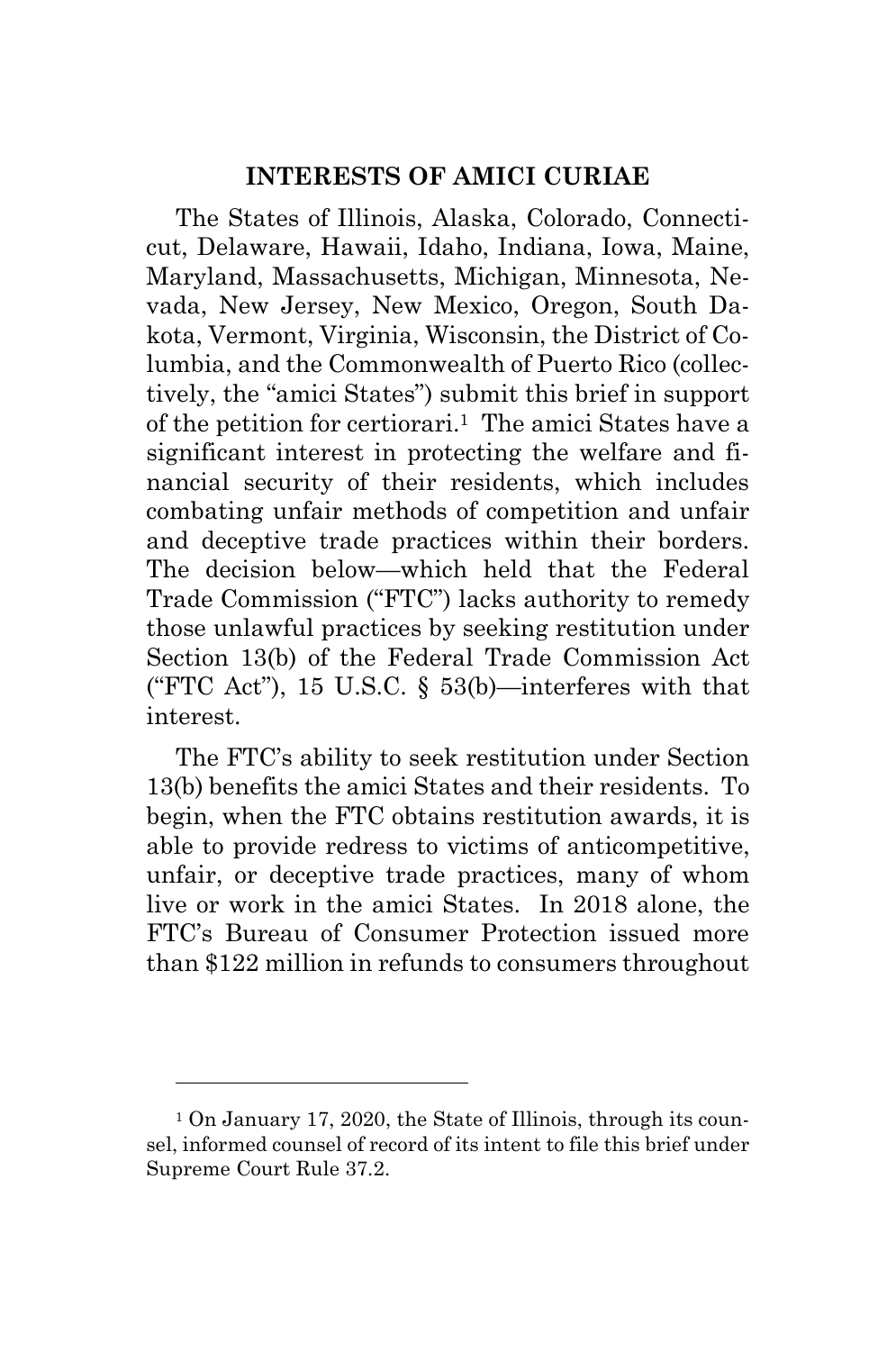the country.2 In addition to redressing the specific harms to defrauded consumers, the FTC's enforcement efforts benefit the amici States by promoting fair and competitive markets.

Furthermore, the amici States' own enforcement efforts are fortified by having a strong federal partner in the FTC. Although the States play a vital role in policing anticompetitive, unfair, and deceptive trade practices through their own enforcement efforts and in coordination with one another, the FTC serves as a collaborator and critical safeguard. Indeed, the States and the FTC often work in tandem to address illegal practices. Precluding the FTC from seeking restitution would weaken its efforts to combat unfair and deceptive practices, which, in turn, would frustrate federal-state collaboration and require States to expend resources to fill in any gaps that might arise.

Finally, the amici States have an interest in the uniform application of federal law. In holding that the FTC lacks authority to seek restitution under Section 13(b), the Seventh Circuit upended decades of settled practice and precedent. Not only are defendants in the Seventh Circuit (as well as in the four other circuits that have yet to decide the question presented) likely to rely on its unprecedented holding, but defendants in those circuits that currently recognize the FTC's authority to seek restitution may see that decision as an incentive to forum shop. In fact, defendants

<sup>2</sup> See Fed. Trade Comm'n, 2018 FTC Annual Report on Refunds to Consumers, App. B (2018), https://www.ftc.gov/system/files/documents/reports/2018-annual-report-refunds-consumers/annual redress report 2018.pdf [hereinafter "Office of Claims Report 2018"].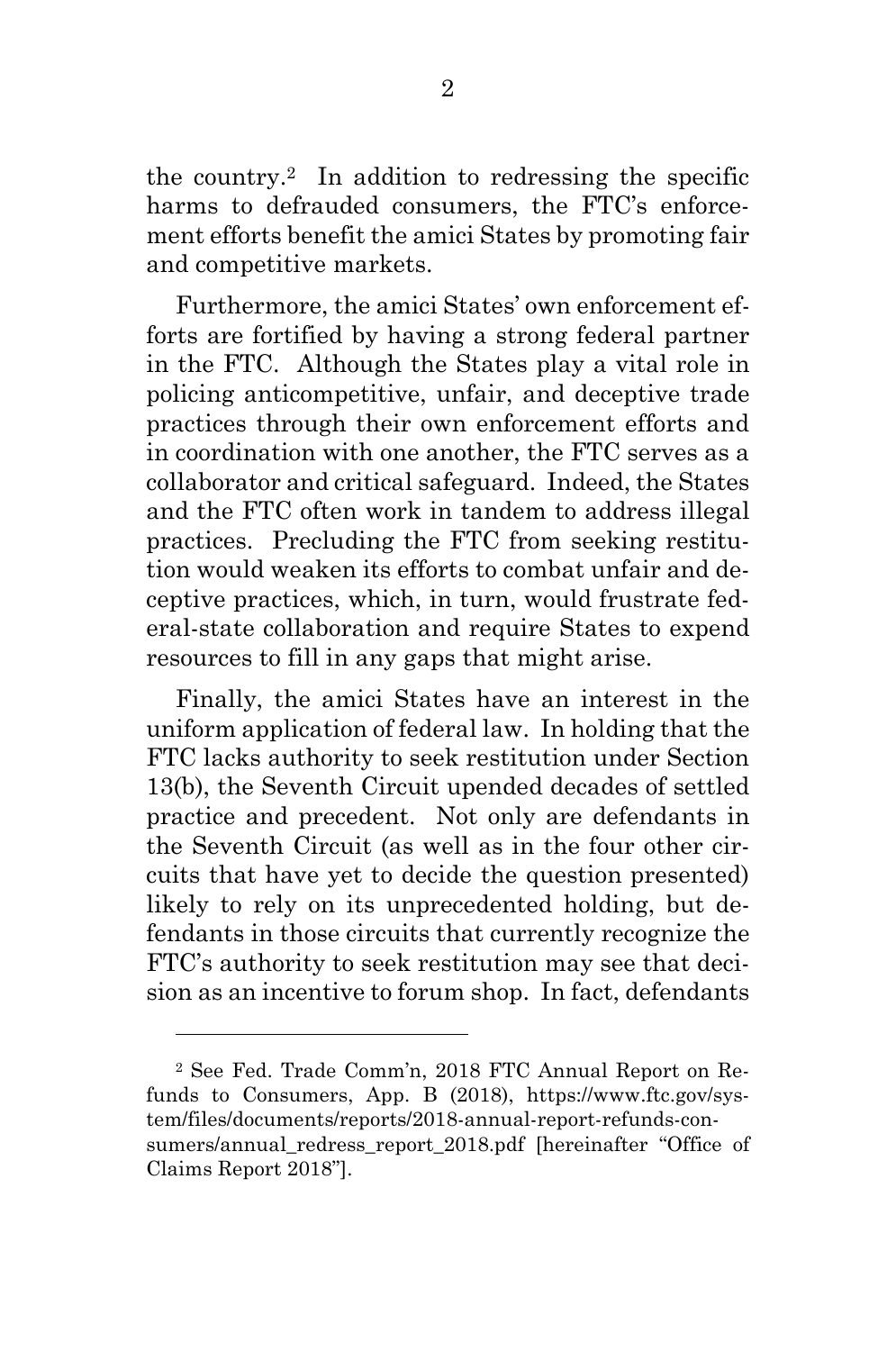in at least one enforcement action have already requested a transfer of their case into the Seventh Circuit to take advantage of its now-favorable law.3 As a result, the decision below has created confusion where none previously existed, to the detriment of States both within and outside the Seventh Circuit.

<sup>3</sup> See, *e.g.*, Plaintiffs' Original Verified Complaint for Declaratory Judgment, Preliminary, & Permanent Injunctive Relief, *Nerium Int'l, LLC v. FTC*, No. 1:19-cv-07189 (N.D. Ill. Nov. 1, 2019), ECF No. 1 at 1, 10, 56; Memorandum of Law of Defendants Neora, LLC, and Jeffrey Olson in Support of Their Motion to Dismiss or, in the Alternative, to Transfer this Action, and for Other Additional Relief, *FTC v. Neora, LLC*, No. 3:19-cv-19699 (D.N.J. Dec. 11, 2019), ECF No. 14-1 at 15-16, 19-24.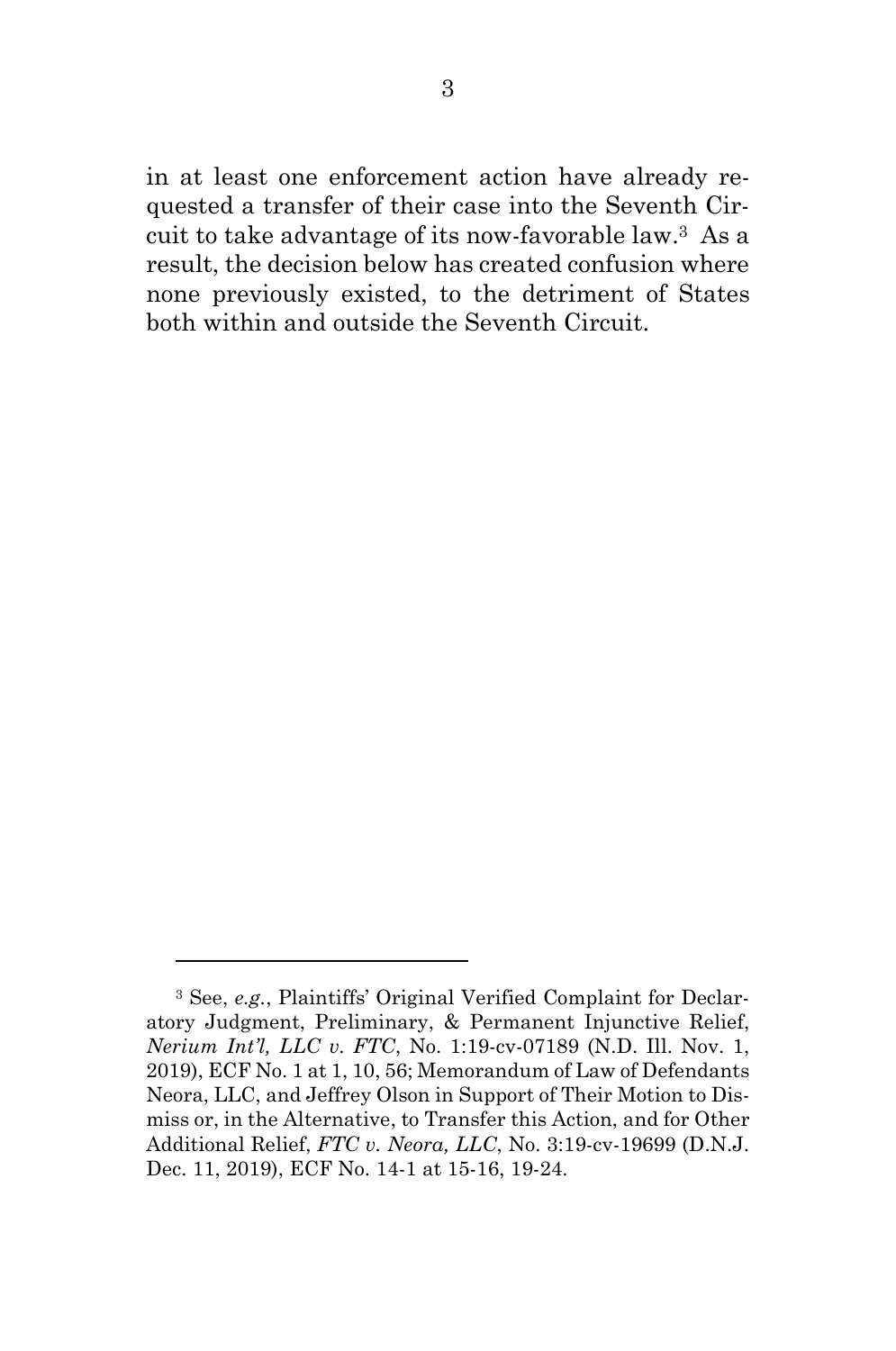#### **SUMMARY OF ARGUMENT**

The amici States are home to millions of consumers who rely on state and federal regulators to protect them from anticompetitive conduct and unfair and deceptive trade practices, and remedy the losses associated with such practices. To accomplish this task, regulators must be able to obtain funds to make victims whole. Accordingly, regulators typically seek injunctive relief that requires the defendants to cease the illegal conduct and return the proceeds of the unlawful scheme before they can dissolve or dissipate their assets. See Pet. 5. For decades, lower courts recognized that federal regulators could seek restitution as part of their authority to seek injunctive relief under Section 13(b), see *id.* at 11-12, based on the longstanding principle that "all the inherent equitable powers of the District Court" attach to a statute authorizing injunctive relief, *Porter v. Warner Holding Co.*, 328 U.S. 395, 398 (1946). In fact, as this Court recognized, "[n]othing is more clearly a part of the subject matter of a suit for an injunction than the recovery of that which has been illegally acquired and which has given rise to the necessity for injunctive relief." *Id.* at 399.

The Seventh Circuit, however, departed from these longstanding principles, as well as decades of its own precedent, to hold that Section 13(b) does not give the FTC the authority to seek restitution. Pet. App. 40a. For the reasons outlined in the petition, that decision was incorrect. See Pet. 13-22. The amici States write separately, however, to explain how depriving the FTC of its authority to seek restitution under Section 13(b) will affect the States and their residents. In particular, the FTC's ability to obtain restitution benefits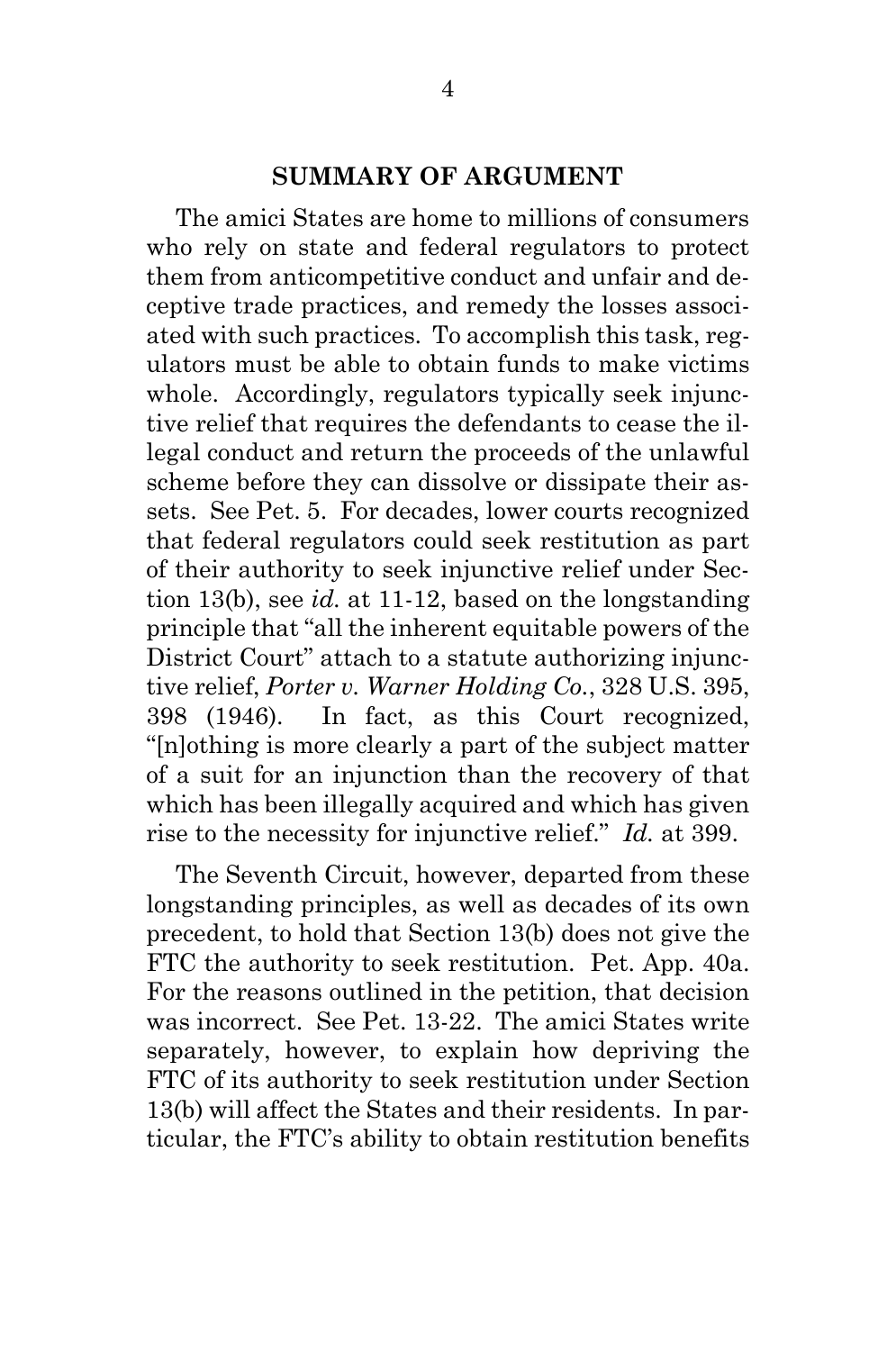the amici States by providing direct relief to consumers who have fallen prey to anticompetitive, unfair, or deceptive practices and by strengthening collaborative efforts between the States and the FTC. Left in place, the decision below will sow uncertainty about the proper interpretation of federal law, undermine the FTC's ability to obtain relief for victims of unlawful conduct in the amici States, and diminish the effectiveness of the States' collaboration with the FTC in seeking to address acts of consumer fraud and anticompetitive conduct. This Court should grant the petition for certiorari.

#### **ARGUMENT**

### **I. The FTC's Ability To Seek Restitution Provides Direct Benefits To The Amici States And Their Residents.**

The FTC's ability to seek restitution benefits the amici States and their residents because it enables the FTC—in addition to state regulators—to obtain and return funds to victims of anticompetitive, unfair, and deceptive practices. Although each State authorizes its attorney general (or other state agency) to seek restitution to remedy unfair or deceptive practices,4 and virtually every State authorizes its attorney general to pursue remedies for anticompetitive conduct,<sup>5</sup>

<sup>4</sup> Nat'l Consumer Law Center, Consumer Protection in the States: A 50-State Evaluation of Unfair and Deceptive Practices Laws, at 28, (Mar. 2018) https://www.nclc.org/images/pdf/udap/ udap-report.pdf [hereinafter "NCLC Report"].

<sup>5</sup> Richard A. Leiter & William S. Hein & Co., *Antitrust*, 50 State Statutory Surveys: Business Organizations: Consumer Protection (2016).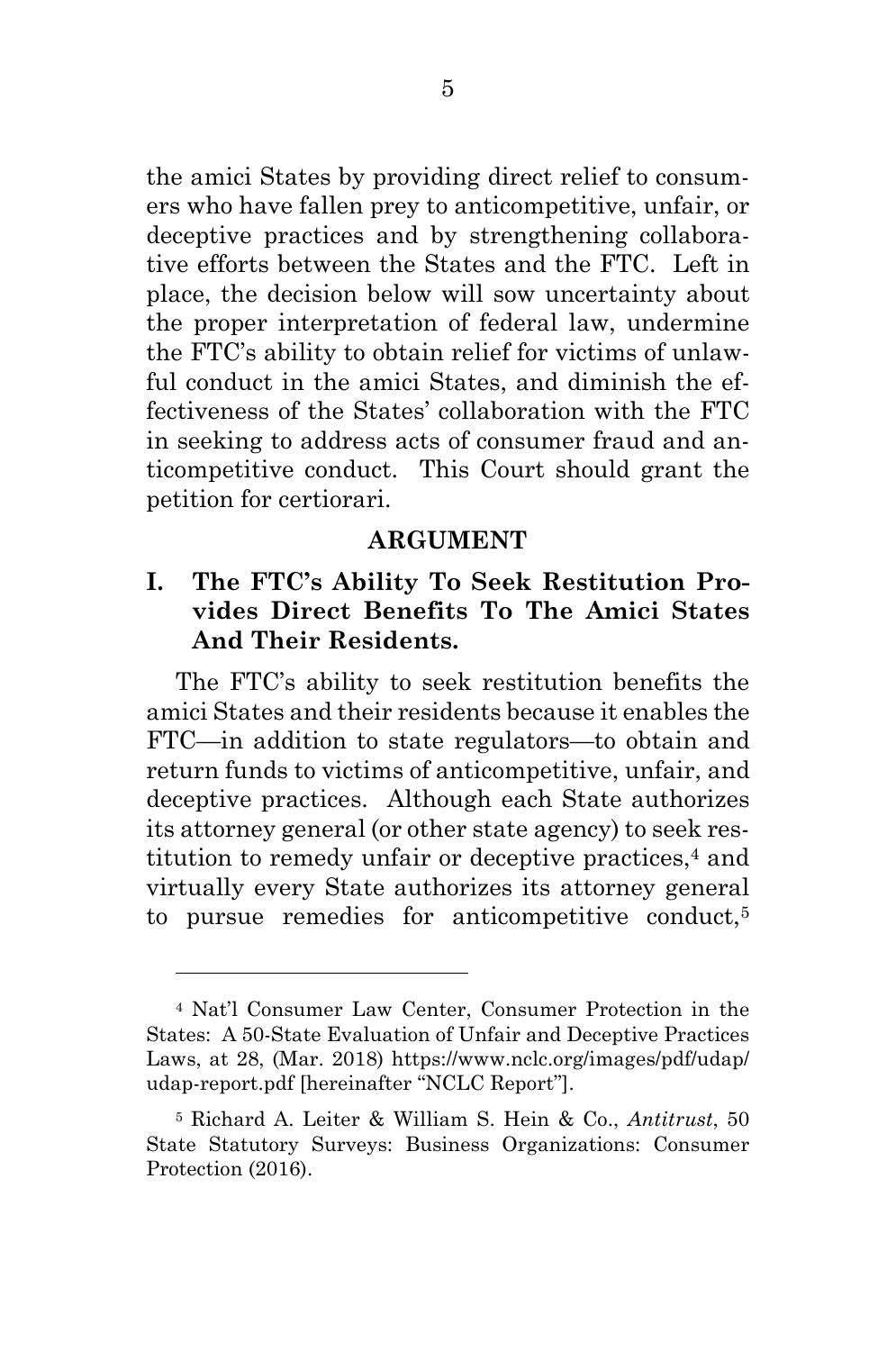States also benefit from the FTC's independent authority to investigate and redress violations of federal law.

Indeed, the FTC regularly compensates individuals and businesses harmed by anticompetitive conduct or unfair and deceptive trade practices, which include residents of the amici States and businesses that operate within their borders. In 2018 alone, the FTC mailed \$122 million in refunds to consumers throughout the country.6 And the residents of the States in the Seventh Circuit—Illinois, Indiana, and Wisconsin—frequently benefit from the FTC's efforts. The FTC issued nearly 170,000 checks to consumers in those States in 2018, totaling more than \$12 million.<sup>7</sup>

The FTC's ability to locate and freeze assets during the early stages of litigation contributes significantly to its success in making victims whole.8 Without the authority to seek restitution, the FTC's priorities may shift from aggressively working to identify and secure such assets for consumers' benefit. Thus, if the decision below stands, the States may be forced to redirect resources to compensate for work that would have previously been performed by the FTC, and consumers in the Seventh Circuit may be deprived of restitution to which they are entitled.

<sup>6</sup> Office of Claims Report 2018, at 1, App. B.

<sup>7</sup> *Ibid.*

<sup>8</sup> See, *e.g.*, Preliminary Injunction with Asset Freeze & Other Equitable Relief, *FTC v. Stark Law, LLC*, No. 1:16-cv-03463 (N.D. Ill. July 11, 2016), ECF No. 82; Preliminary Injunction with Asset Freeze & Other Equitable Relief, *FTC v. K.I.P., LLC*, No. 1:15-cv-02985 (N.D. Ill. Apr. 21, 2015), ECF No. 31.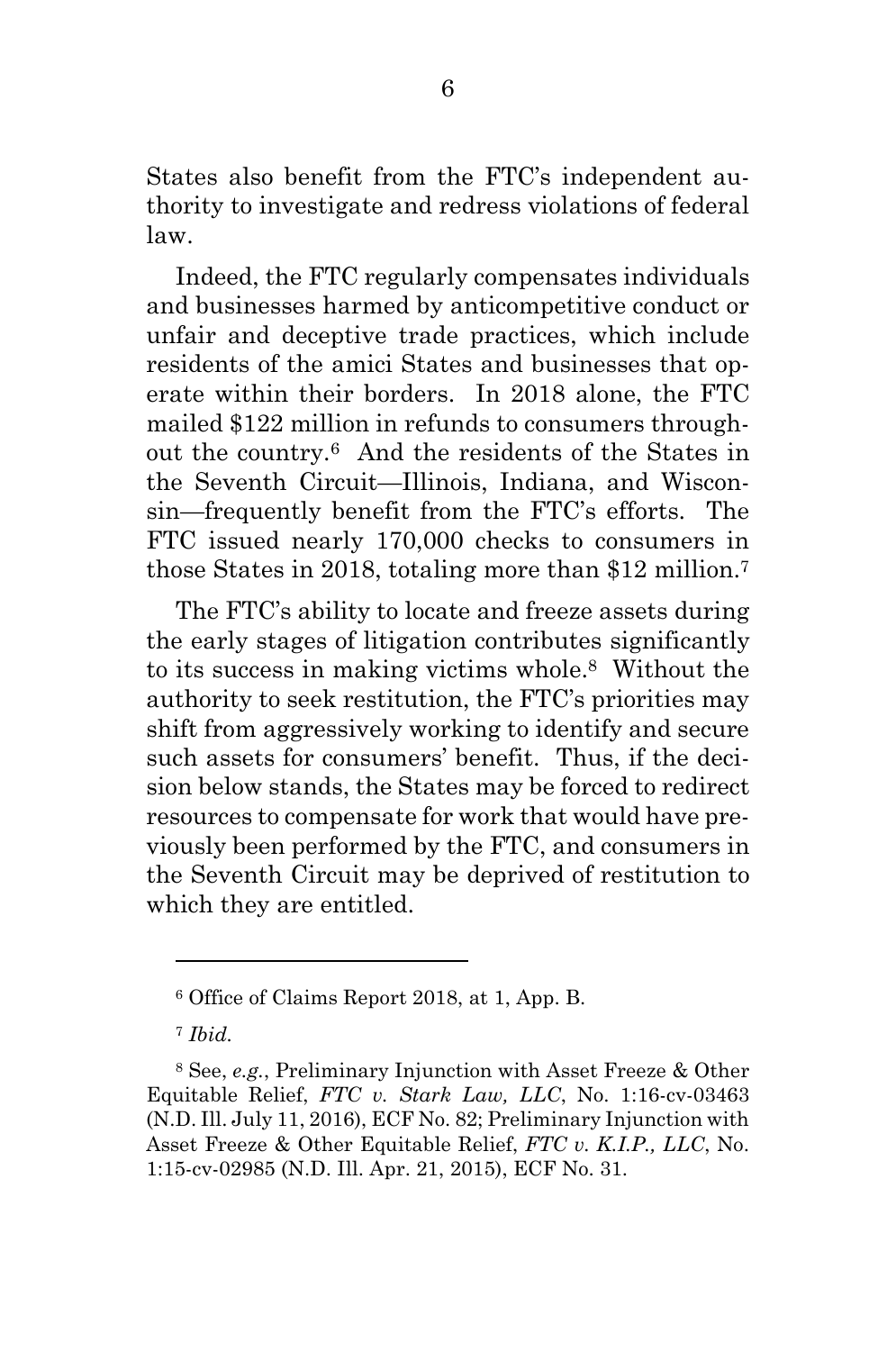Moreover, it is unlikely that the consequences of the decision below will be limited to Illinois, Indiana, and Wisconsin. In fact, defendants have already attempted to exploit the recent circuit split to deprive individuals and businesses outside the Seventh Circuit of restitution. As one example, the FTC recently filed suit under Section 13(b) against Neora, LLC, and its CEO in the United States District Court for the District of New Jersey, alleging that the defendants engaged in an illegal pyramid scheme and seeking restitution on behalf of consumers throughout the United States.9 That same day, the defendants filed a separate lawsuit in the United States District Court for the Northern District of Illinois—where they can avail themselves of the decision below—seeking a declaratory judgment and a preliminary injunction prohibiting the FTC from seeking restitution in its New Jersey lawsuit.10 They also moved to dismiss the New Jersey lawsuit, arguing that the Northern District of Illinois was the proper forum for the FTC's suit.<sup>11</sup>

Such tactics undermine the critical work of the FTC toward obtaining redress for fraud victims throughout

<sup>9</sup> Complaint for Permanent & Other Injunctive Relief, *FTC v. Neora, LLC*, No. 3:19-cv-19699 (D.N.J. Nov. 1, 2019), ECF No. 1 at 1-2, 4.

<sup>10</sup> Plaintiffs' Original Verified Complaint for Declaratory Judgment, Preliminary, & Permanent Injunctive Relief, *Nerium Int'l, LLC v. FTC*, No. 1:19-cv-07189 (N.D. Ill. Nov. 1, 2019), ECF No. 1 at 1, 10, 56.

<sup>11</sup> Memorandum of Law of Defendants Neora, LLC, and Jeffrey Olson in Support of Their Motion to Dismiss or, in the Alternative, to Transfer this Action, and for Other Additional Relief, *FTC v. Neora, LLC*, No. 3:19-cv-19699 (D.N.J. Dec. 11, 2019), ECF No. 14-1 at 15-16, 19-24.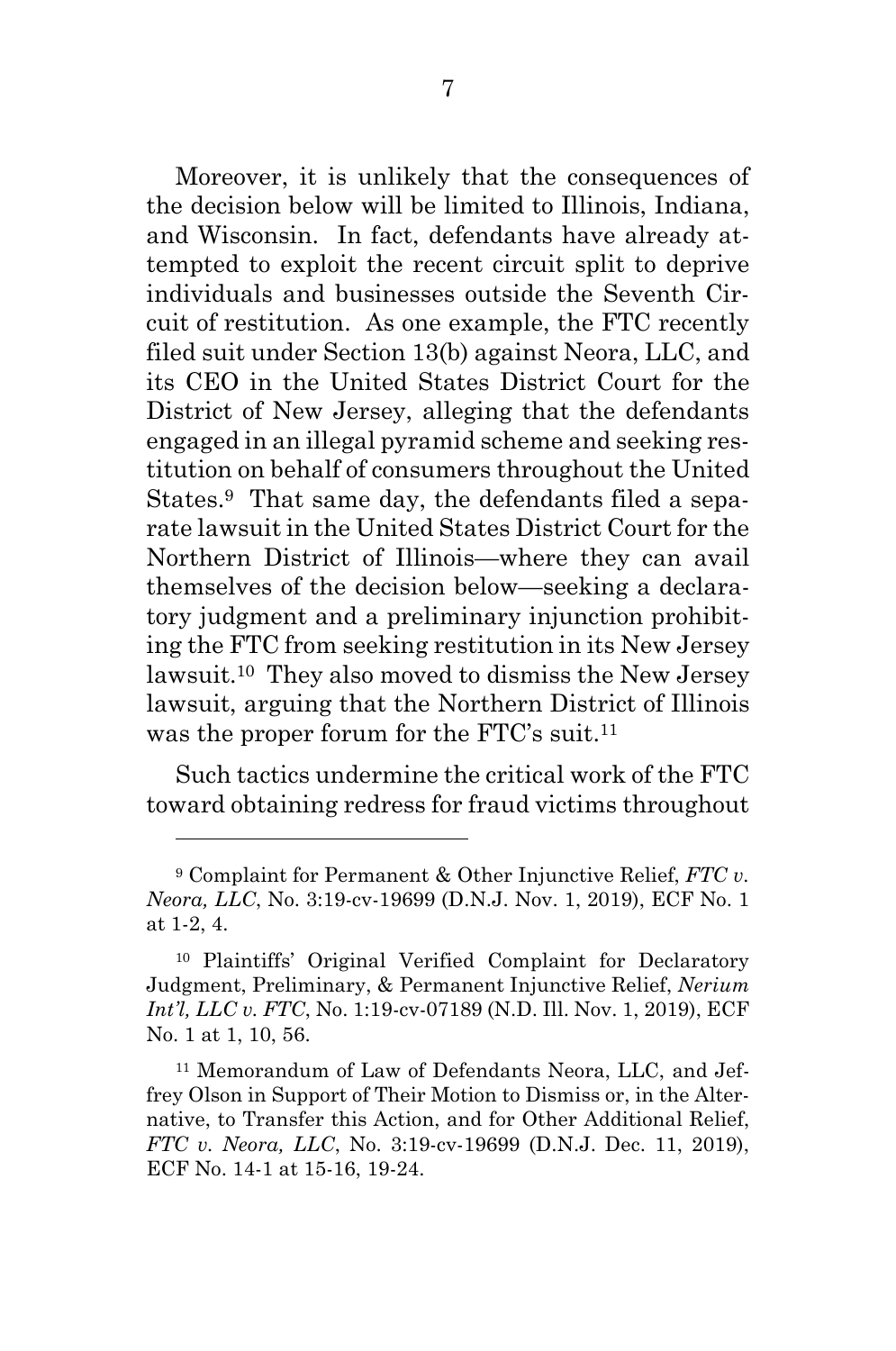the United States. For example, the FTC recently put a stop to an alleged scam responsible for billions of illegal and unwanted robocalls across the country.<sup>12</sup> Through three separate settlements in federal district courts in Florida and Utah, the FTC obtained judgments requiring the defendants to pay restitution and liquidate their assets.13 Because these kinds of robocall scams impact residents of every State, the FTC is well suited to lead multijurisdictional, large-scale efforts that require nationwide reach and significant resources.

The FTC's authority to seek restitution under Section 13(b) is also important to its efforts to redress anticompetitive conduct. In 2015, for example, the FTC obtained an injunction requiring the drug manufacturer Cephalon, Inc. to repay \$1.2 billion to the victims of an alleged anticompetitive scheme orchestrated to prevent the generic equivalent of a sleep-disorder drug from entering the market.<sup>14</sup> The compensated victims included drug wholesalers, pharmacies, and insurers.<sup>15</sup>

<sup>15</sup> *Ibid.* 

<sup>12</sup> Press Release, Fed. Trade Comm'n, FTC Crackdown Stops Operations Responsible for Billions of Illegal Robocalls (Mar. 26, 2019), https://www.ftc.gov/news-events/press-releases/2019/03/ ftc-crackdown-stops-operations-responsible-billions-illegal.

<sup>13</sup> *Ibid.*

<sup>14</sup> Press Release, Fed. Trade Comm'n, FTC Settlement of Cephalon Pay for Delay Case Ensures \$1.2 Billion in Ill-Gotten Gains Relinquished; Refunds Will Go To Purchasers Affected By Anticompetitive Tactics (May 28, 2015), https://www.ftc.gov/ news-events/press-releases/2015/05/ftc-settlement-cephalonpay-delay-case-ensures-12-billion-ill.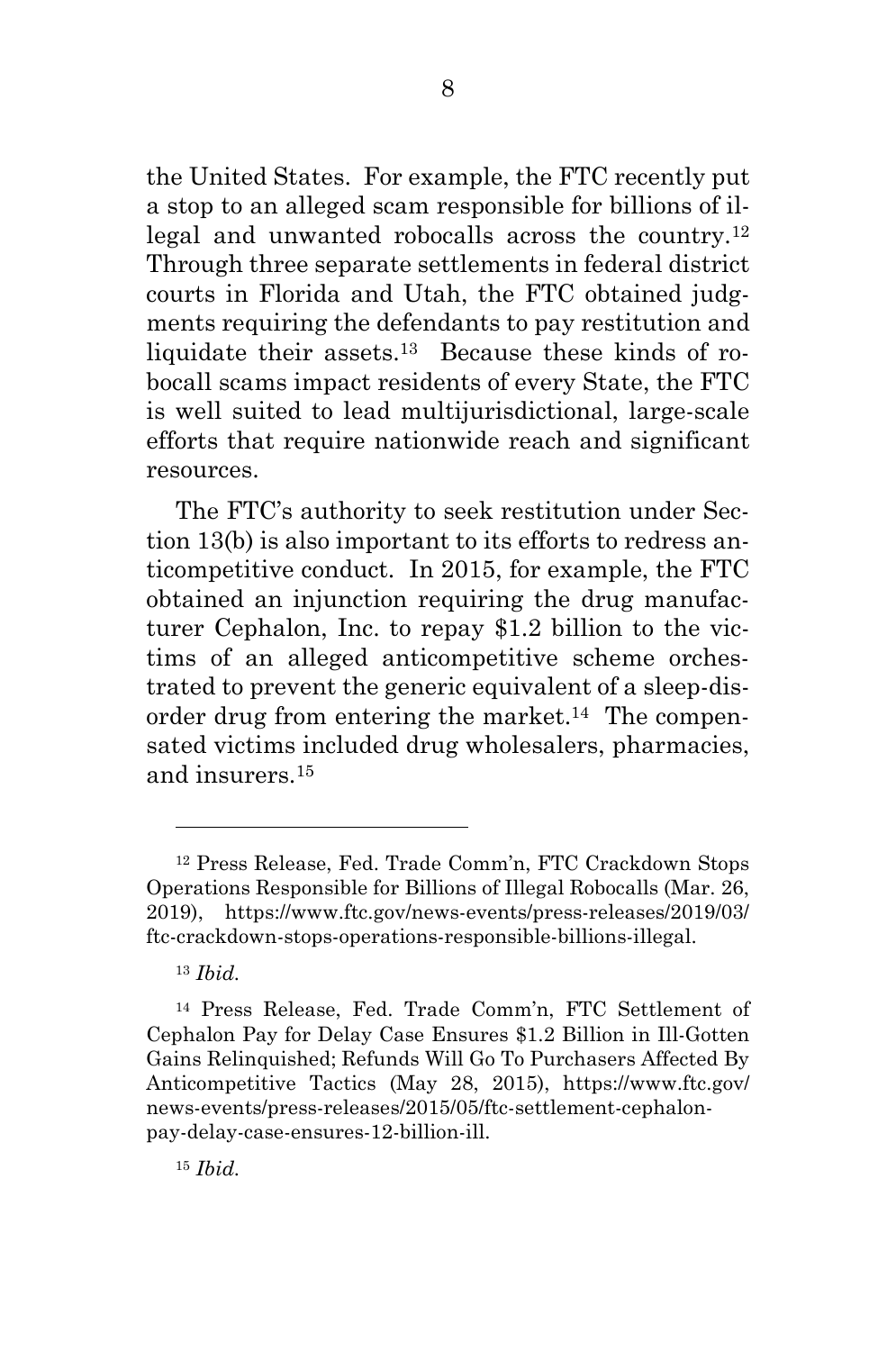Finally, the FTC's ability to seek restitution has helped to ensure that defrauded consumers are made whole in those limited circumstances where the FTC Act is broader than a state statute. *Compare*, *e.g.*, 815 Ill. Comp. Stat. 505/10b(6) (exemption for "false, misleading, or deceptive information by an insurance producer . . . unless the insurance producer has actual knowledge of the false, misleading, or deceptive character of the information") *and* Ind. Code §§ 24-5-0.5-  $2(a)(8)$ ,  $24-5-0.5-4(c)$  (exemption for real property transactions unless they involved "incurable deceptive acts," meaning defendants possessed "intent to defraud or mislead") *and* Wis. Stat. § 100.18(12)(a) (exemption for "insurance business") *with FTC v. Travelers Health Ass'n*, 362 U.S. 293, 297-99 (1960) (applying the FTC Act's prohibition on unfair and deceptive practices to the insurance industry) *and FTC v. Amy Travel Serv., Inc.*, 875 F.2d 564, 574 (7th Cir. 1989), *overruled on other grounds*, *FTC v. Credit Bureau Center, LLC*, 937 F.3d 764 (7th Cir. 2019) (FTC need not "prove subjective intent to defraud" or "actual knowledge of material misrepresentations" to seek restitution) (internal quotation marks omitted). In these instances, if the FTC were deprived of its ability to seek restitution, some consumers might be left without complete redress.

**II. The FTC's Ability To Obtain Restitution Is Critical To The Continued Success Of Federal-State Collaboration To Combat Anticompetitive, Unfair, And Deceptive Trade Practices.** 

In addition to providing a direct financial benefit to consumers in the amici States, the FTC's ability to obtain restitution traditionally has been an important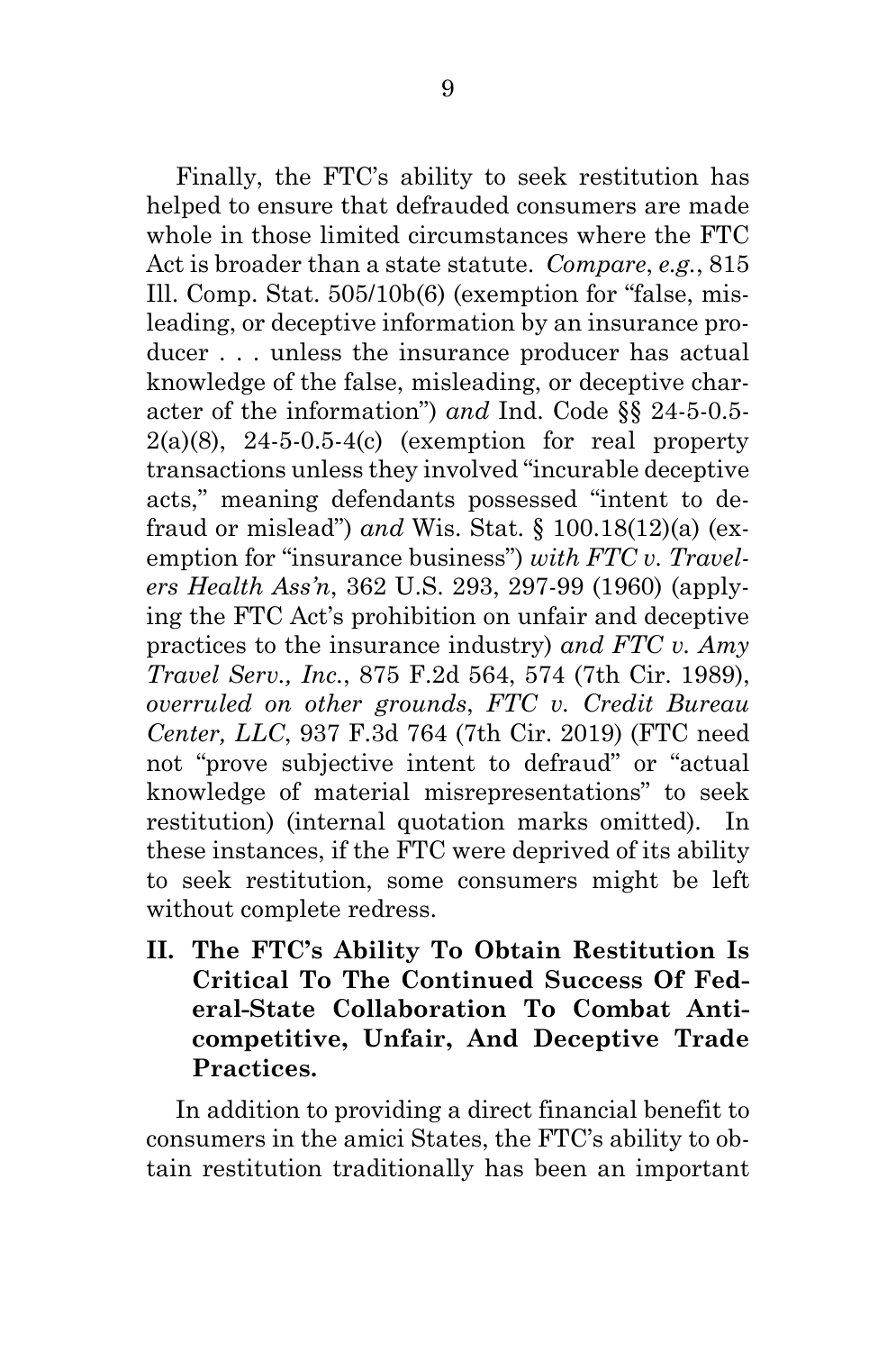component of the States' collaborative efforts with the FTC. Although the States dedicate substantial resources to combating fraud on their own and in conjunction with one another, the magnitude of consumer fraud and anticompetitive conduct is so great that state-level enforcement efforts cannot always protect consumers from all forms of unlawful and unfair practices or fully compensate them when they are victimized by such schemes. As a result, the FTC has served as a valuable partner to the States, through information sharing, joint investigations, and coordinated enforcement efforts. Eliminating the FTC's authority to seek restitution would weaken the FTC's enforcement efforts and reduce the incentives for collaboration between States and the FTC.

States often partner with the FTC to bring successful joint enforcement actions. For example, over the past decade, Illinois—along with other States in many instances—has collaborated with the FTC to jointly pursue civil actions that resulted in more than \$50 million in restitution.<sup>16</sup> In one such case, Illinois,

<sup>16</sup> See, *e.g.*, Press Release, Ill. Attorney Gen., Attorney General Madigan & FTC Reach \$9 Million Settlement with Phantom Debt Collector (Oct. 31, 2017), http://www.illinoisattorneygeneral.gov/pressroom/2017\_10/20171031.html (\$9 million); Stipulated Final Judgment & Order for Permanent Injunction & Other Equitable Relief, *FTC v. K.I.P., LLC*, No. 1:15-cv-02985 (N.D. Ill. Nov. 3, 2015), ECF No. 57 at 7 (\$6.4 million); Press Release, Ill. Attorney Gen., Madigan, FTC & States Announce Settlement to Ban Global Pyramid Scheme, Refund Members (May 13, 2014), http://www.illinoisattorneygeneral.gov/pressroom/2014\_05/2014 0513.html (\$7.75 million); Stipulated Order for Permanent Injunction & Monetary Judgment, *FTC v. One Techs., L.P.*, No. 3:14-cv-05066 (N.D. Cal. Nov. 18, 2014), ECF No. 8 at 8 (\$22 mil-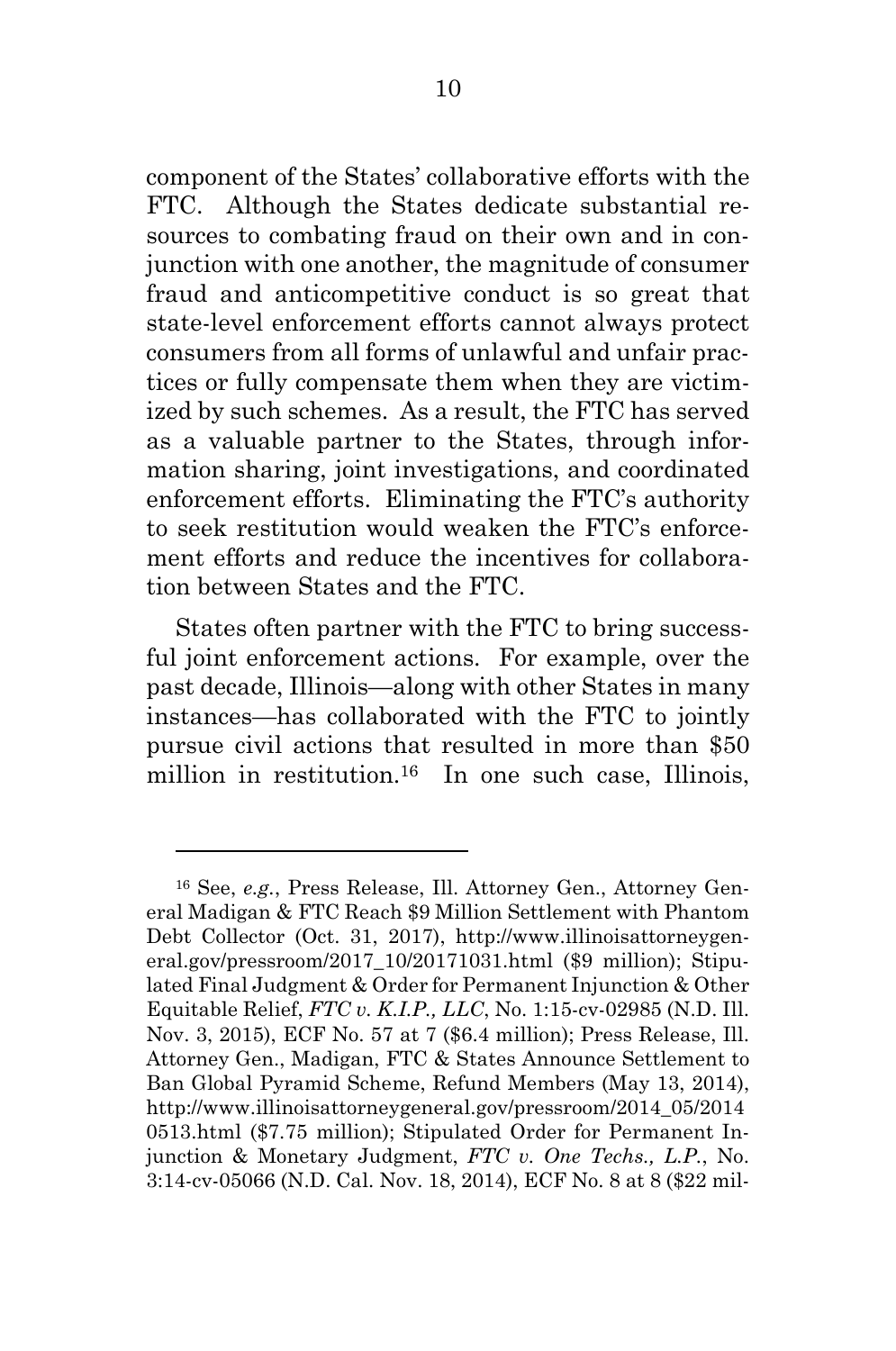Ohio, and the FTC together secured \$22 million in restitution for victims of an alleged scheme that purported to offer individuals free credit scores on approximately 50 websites.17 But when consumers "used these sites to access their credit scores, they were enrolled in credit monitoring programs and charged monthly fees—without their consent."18 With the proceeds of the judgment, the FTC was able to issue payments in excess of \$20 million to nearly 150,000 individual consumers.<sup>19</sup>

In another example, Illinois, Kentucky, North Carolina, and the FTC brought suit against a company allegedly operating an unlawful pyramid scheme.20 The

<sup>18</sup> Fed. Trade Comm'n, One Technologies Refunds (Jan. 2017), https://www.ftc.gov/enforcement/cases-proceedings/refunds/onetechnologies-refunds.

19 Fed. Trade Comm'n, Office of Claims & Refunds Annual Report 3 (2017), https://www.ftc.gov/system/files/documents/reports/bureau-consumer-protection-office-claims-refunds-annualreport-2017-consumer-refunds-effected-july/redressreportformat tedforweb122117.pdf [hereinafter "Office of Claims Report 2017"].

<sup>20</sup> Fed. Trade Comm'n, Fortune Hi-Tech Refunds (Sept. 2018), https://www.ftc.gov/enforcement/cases-proceedings/refunds/fortune-hi-tech-refunds.

lion); Stipulated Final Judgment & Order for Permanent Injunction & Other Equitable Relief as to Defendants Lifelock and Davis, *FTC v. Lifelock, Inc.*, No. 2:10-cv-00530 (D. Ariz. Mar. 9, 2010), ECF No. 2 at 8 (\$11 million).

<sup>17</sup> Stipulated Order for Permanent Injunction & Monetary Judgment, *FTC v. One Techs., L.P.*, No. 3:14-cv-05066 (N.D. Cal. Nov. 18, 2014), ECF No. 8 at 8-9; see also Fed. Trade Comm'n, One Technologies Refunds (Jan. 2017), https://www.ftc.gov/enforcement/cases-proceedings/refunds/one-technologies-refunds.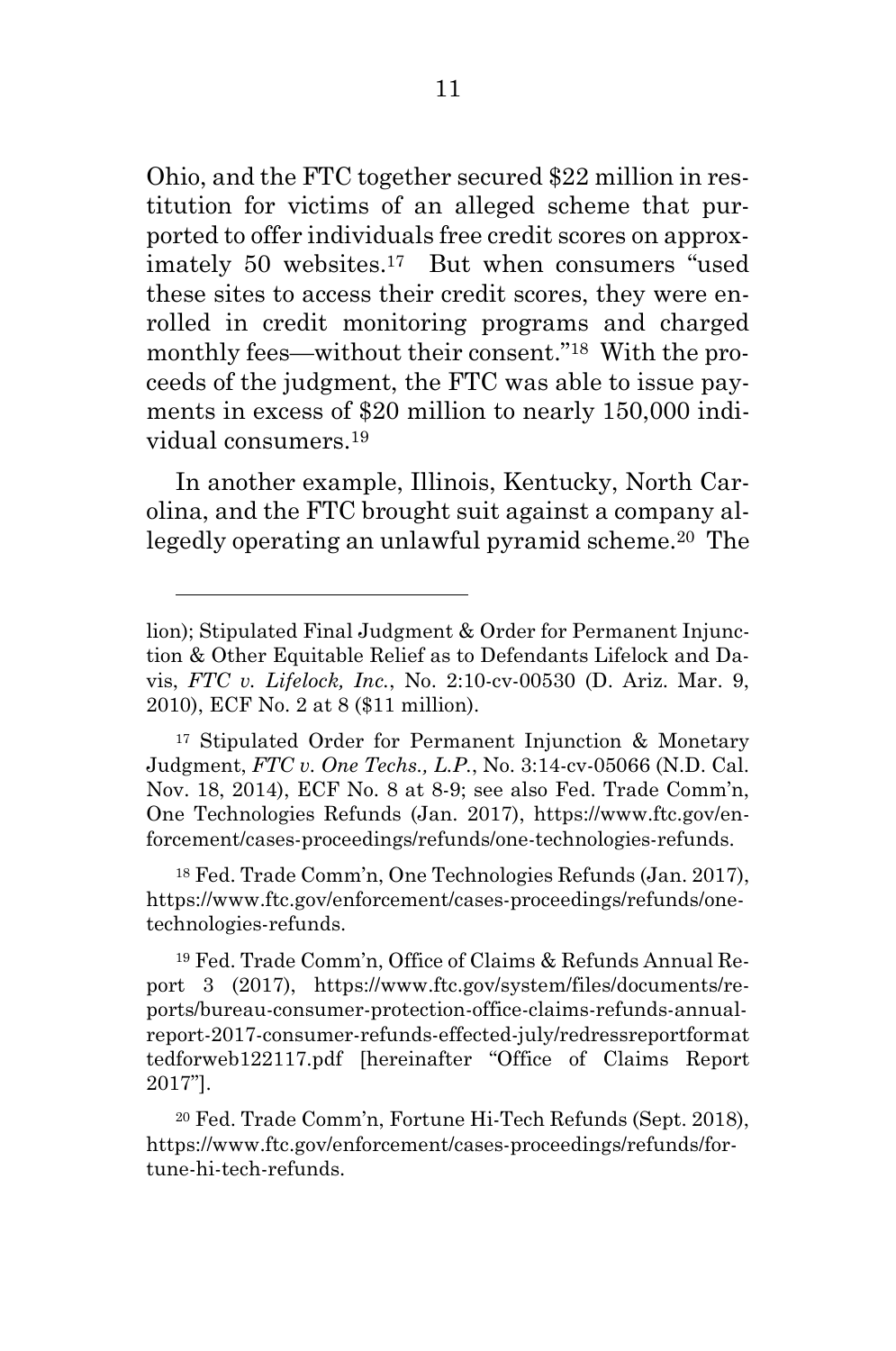coalition ultimately negotiated a suspended judgment conditioned on the defendants' immediate payment of \$3.5 million and liquidation of certain assets.<sup>21</sup> As a result, the FTC was able to make payments totaling more than \$3.7 million to approximately 285,000 individual consumers.<sup>22</sup>

Similar state-federal collaborations occur throughout the country to address a wide spectrum of fraudulent conduct. For instance, in 2018, Florida and the FTC obtained a \$23 million judgment to redress an alleged debt-relief scam that involved misleading robocalls made to more than 10,000 consumers.23 Because of the FTC's ability to seek restitution under Section 13(b), Florida residents may receive significant compensation from the proceeds of the judgment, which include cash payments by the defendant as well as the liquidation of the defendant's 55-foot yacht, jet skis, luxury watches, and other personal property.<sup>24</sup> Similarly, in 2019, the FTC and Florida collaborated

<sup>21</sup> Stipulated Order for Permanent Injunction & Monetary Judgment, *FTC v. Fortune Hi-Tech Marketing, Inc.*, No. 5:13-cv-00123 (E.D. Ky. May 9, 2014), ECF No. 202 at 7-13.

<sup>22</sup> Office of Claims Report 2017, at 3.

<sup>23</sup> Press Release, Fed. Trade Comm'n, FTC and State of Florida Win Summary Judgment: Court Orders Ringleader of Debt-Relief Scam to Pay \$23 Million and Imposes Industry Bans (Dec. 14, 2018), https://www.ftc.gov/news-events/press-releases/ 2018/ 12/ftc-state-florida-win-summary-judgment-court-orders-ringleader.

<sup>24</sup> Order & Permanent Injunction, *FTC v. Life Mgmt. Servs. of Orange Cty., LLC*, No. 6:16-cv-982 (M.D. Fla. Dec. 7, 2018), ECF No. 225 at 39, 42-44.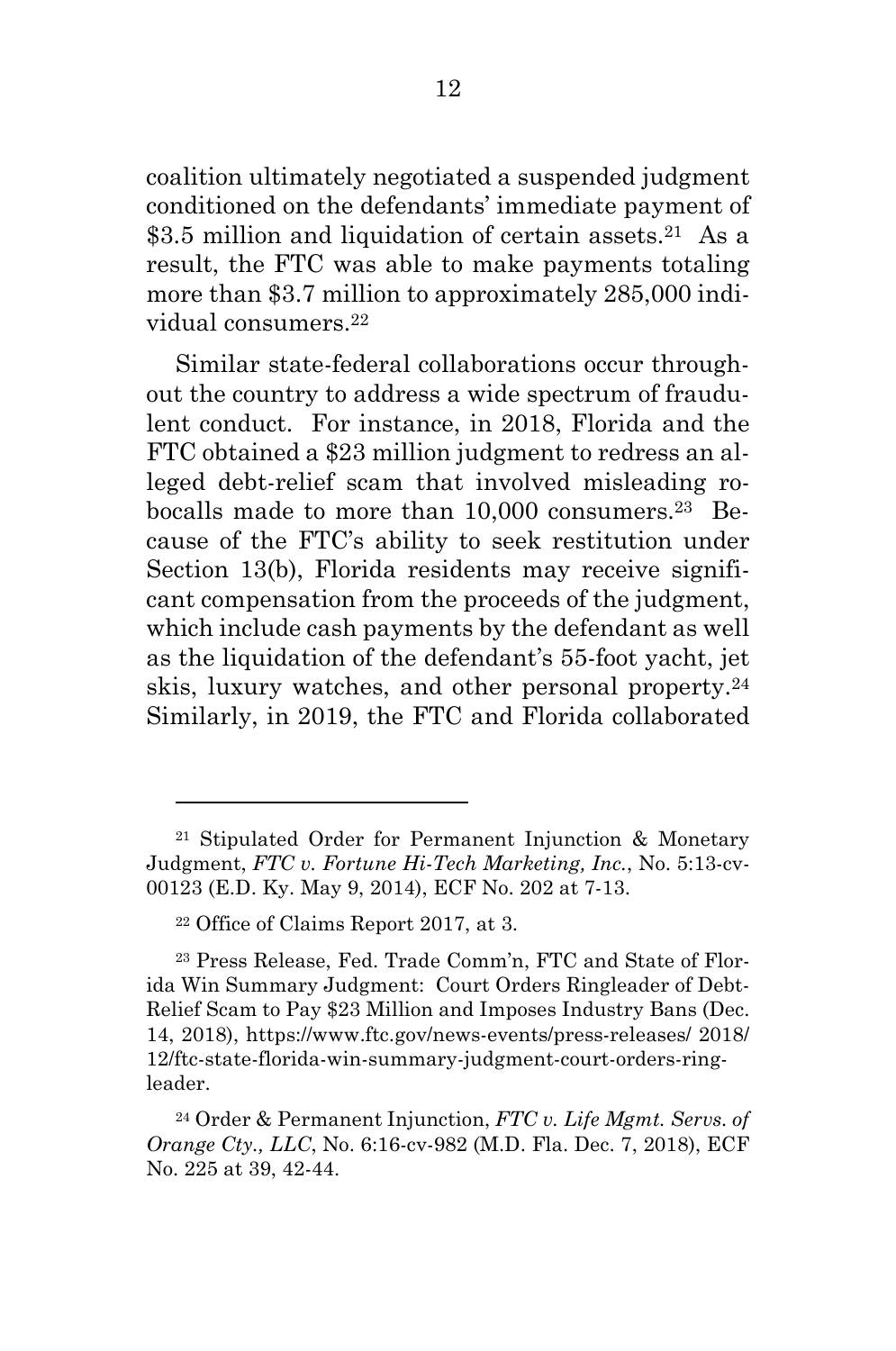to obtain a total of \$314,945 in restitution for 305 consumers "who paid up-front for worthless credit card interest rate reduction programs pitched . . . using illegal robocalls."<sup>25</sup>

Indeed, in some circumstances, state-federal collaboration extends beyond individual lawsuits to nationwide enforcement efforts. For example, in 2017, Colorado, Florida, Illinois, Kansas, Maryland, North Carolina, North Dakota, Oregon, Pennsylvania, Texas, Washington, and the District of Columbia partnered with the FTC to launch a coordinated effort targeting deceptive student loan debt relief that involved 36 separate lawsuits.26 As a part of this effort, both the state attorneys general and the FTC filed lawsuits seeking restitution for individual consumers.<sup>27</sup>

<sup>25</sup> Press Release, Fed. Trade Comm'n, FTC Returns Nearly \$315,000 to Consumers Who Bought Worthless Credit Card Interest Rate Reduction Programs (May 23, 2019), https://www.ftc.gov/news-events/press-releases/2019/05/ftc-returns-nearly-315000-consumers-who-bought-worthless-credit.

<sup>26</sup> Press Release, Fed. Trade Comm'n, FTC, State Law Enforcement Partners Announce Nationwide Crackdown on Student Loan Debt Relief Scams (Oct. 13, 2017), https://www.ftc.gov/news-events/press-releases/2017/10/ftcstate-law-enforcement-partners-announce-nationwide-crackdown.

<sup>27</sup> See, *e.g.*, Complaint for Permanent Injunction & Other Equitable Relief, *FTC v. Student Debt Doctor, LLC*, No. 0:17-cv-61937 (S.D. Fla. Oct. 2, 2017), ECF No. 1 at 1, 16; Complaint for Permanent Injunction & Other Equitable Relief, *FTC v. A1 DocPrep, Inc.*, No. 2:17-cv-07044 (C.D. Cal. Sept. 27, 2017), ECF No. 1 at 2, 38; Complaint for Permanent Injunction & Other Equitable Relief, *FTC v. Amer. Student Loan Consolidators, LLC*, No. 0:17-cv-61862 (S.D. Fla. Sept. 25, 2017), ECF No. 1 at 1, 16; Complaint for Permanent Injunction & Other Equitable Relief,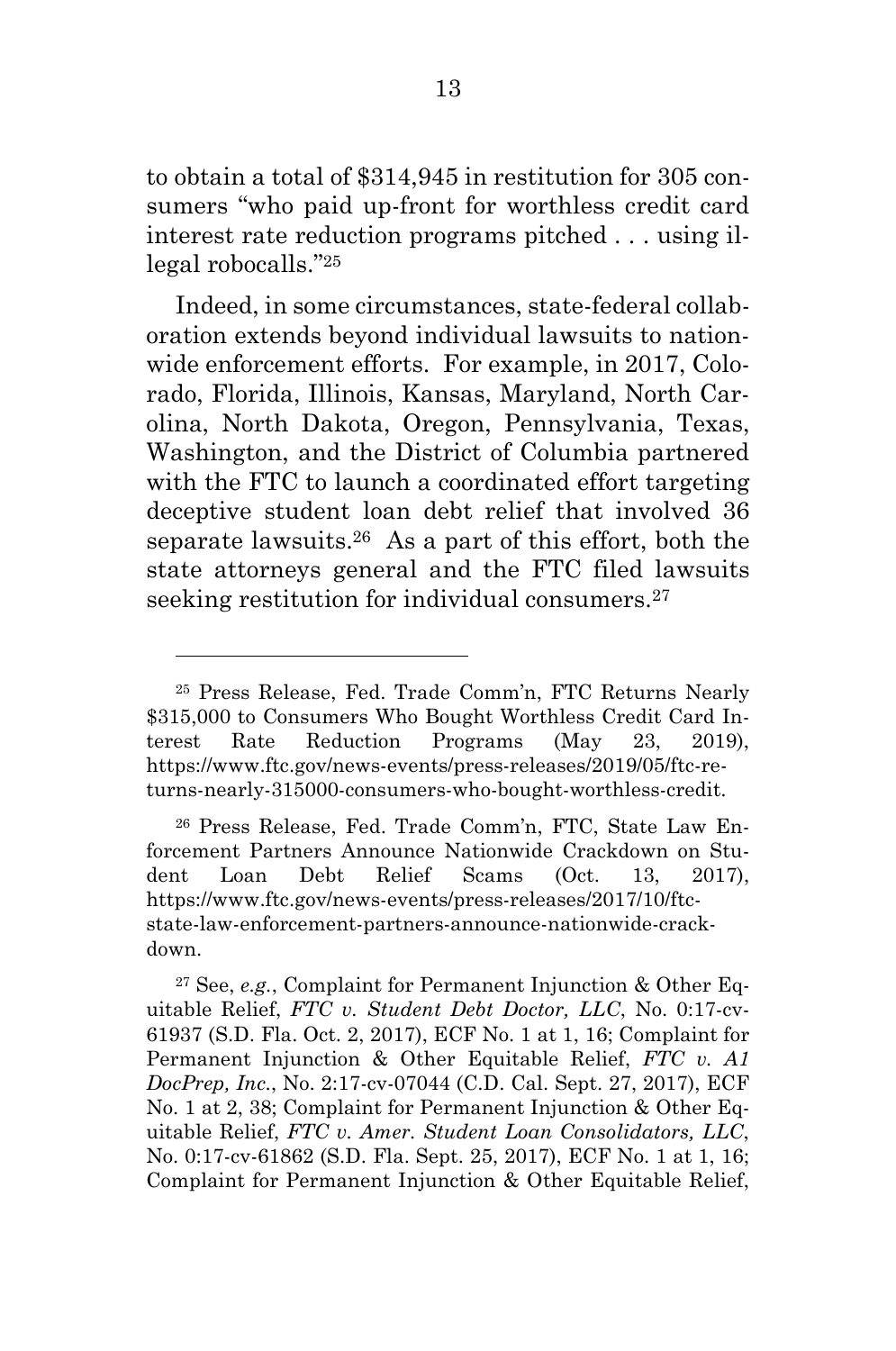The FTC's ability to obtain restitution has been particularly critical to joint state-federal enforcement efforts during the early, investigatory stages of litigation. As one example, initial investigations undertaken by Illinois and the FTC into alleged phantom debt collectors led to the entry of preliminary injunctions freezing the defendants' assets and appointing receivers to ensure that those assets would be used to provide restitution to consumers.28 As a result, Illinois and the FTC ultimately secured permanent injunctions awarding consumers across the country approximately \$15 million in restitution.29 By pooling resources and acting quickly, Illinois and the FTC

28 Preliminary Injunction with Asset Freeze & Other Equitable Relief, *FTC v. Stark Law, LLC*, No. 1:16-cv-03463 (N.D. Ill. July 11, 2016), ECF No. 82 at 11-12, 17-26; Preliminary Injunction with Asset Freeze & Other Equitable Relief, *FTC v. K.I.P., LLC*, No. 1:15-cv-02985 (N.D. Ill. Apr. 21, 2015), ECF No. 31 at 9-11, 16-24.

*FTC v. M&T Fin. Grp.*, No. 2:17-cv-06855 (C.D. Cal. Sept. 18, 2017), ECF No. 3 at 2, 19; Press Release, Fed. Trade Comm'n, Operation Game of Loans State Law Enforcement Actions (2017), https://www.ftc.gov/system/files/attachments/press-releases/ftc-state-law-enforcement-partners-announce-nationwide -crackdown-student-loan-debt-relief-scams/student\_loans\_state  $\_\_\_\_\_\_\_\$  case $\_\_\_\_\_\_\_\_\_10-11-17.$  pdf.

<sup>29</sup> Press Release, Ill. Attorney Gen., Attorney General Madigan & FTC Reach \$9 Million Settlement with Phantom Debt Collector (Oct. 31, 2017), http://www.illinoisattorneygeneral.gov/ pressroom/2017\_10/20171031.html; Stipulated Final Judgment & Order for Permanent Injunction & Other Equitable Relief, *FTC v. K.I.P., LLC*, No. 1:15-cv-02985 (N.D. Ill. Nov. 3, 2015), ECF No. 57 at 7.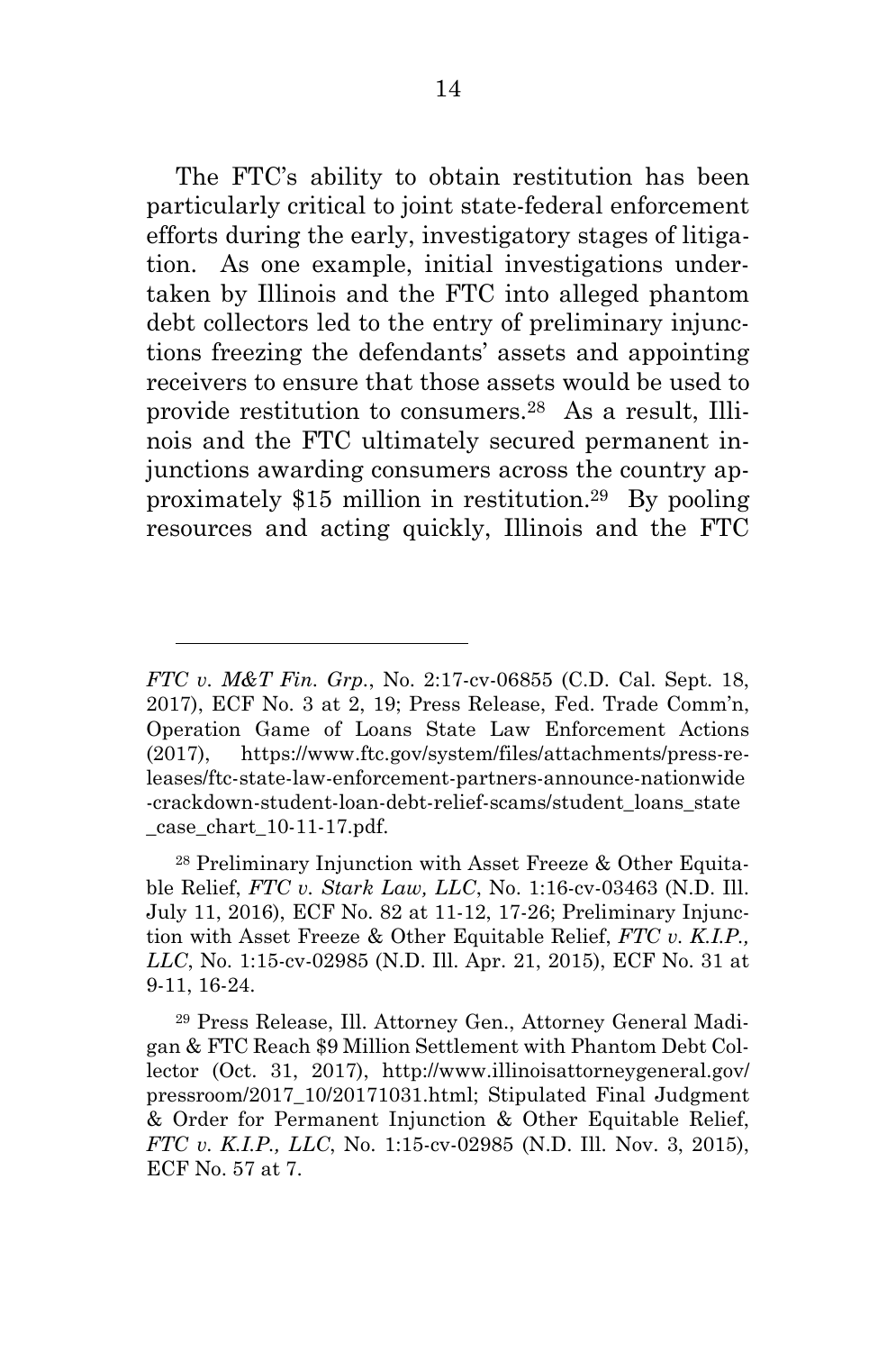were able to ensure that consumers were able to obtain restitution before defendants could dissolve or dissipate their assets.

Relatedly, States benefit from the FTC's well-developed methods of identifying and locating individuals and businesses entitled to restitution. The FTC's Bureau of Consumer Protection—through its Office of Claims and Refunds—collects information on affected consumers and mails checks directly to them.30 Before doing so, the FTC checks its distribution lists against the National Change of Address System, which records change-of-address notices submitted to the U.S. Post Office.<sup>31</sup> If a check is returned as undeliverable, the FTC performs an address search to determine if a consumer has a more recent address.32 And the FTC regularly audits this process to ensure that only those entitled to restitution receive it.<sup>33</sup>

As a result, the FTC sent \$513 million in refunds directly to affected consumers in 2017 and 2018.34 The FTC's well-developed refund process thus has helped to ensure that the amici States' residents actually receive the redress to which they are entitled in an efficient manner, and at minimal cost to the States. But without the authority to seek restitution, the FTC would lack incentive to aggressively work to identify

<sup>30</sup> Office of Claims Report 2017, at 2.

<sup>31</sup> Office of Claims Report 2018, at 4.

<sup>32</sup> *Ibid.*

<sup>33</sup> *Id.* at 3.

<sup>34</sup> *Id.* at 1; Office of Claims Report 2017, at 1.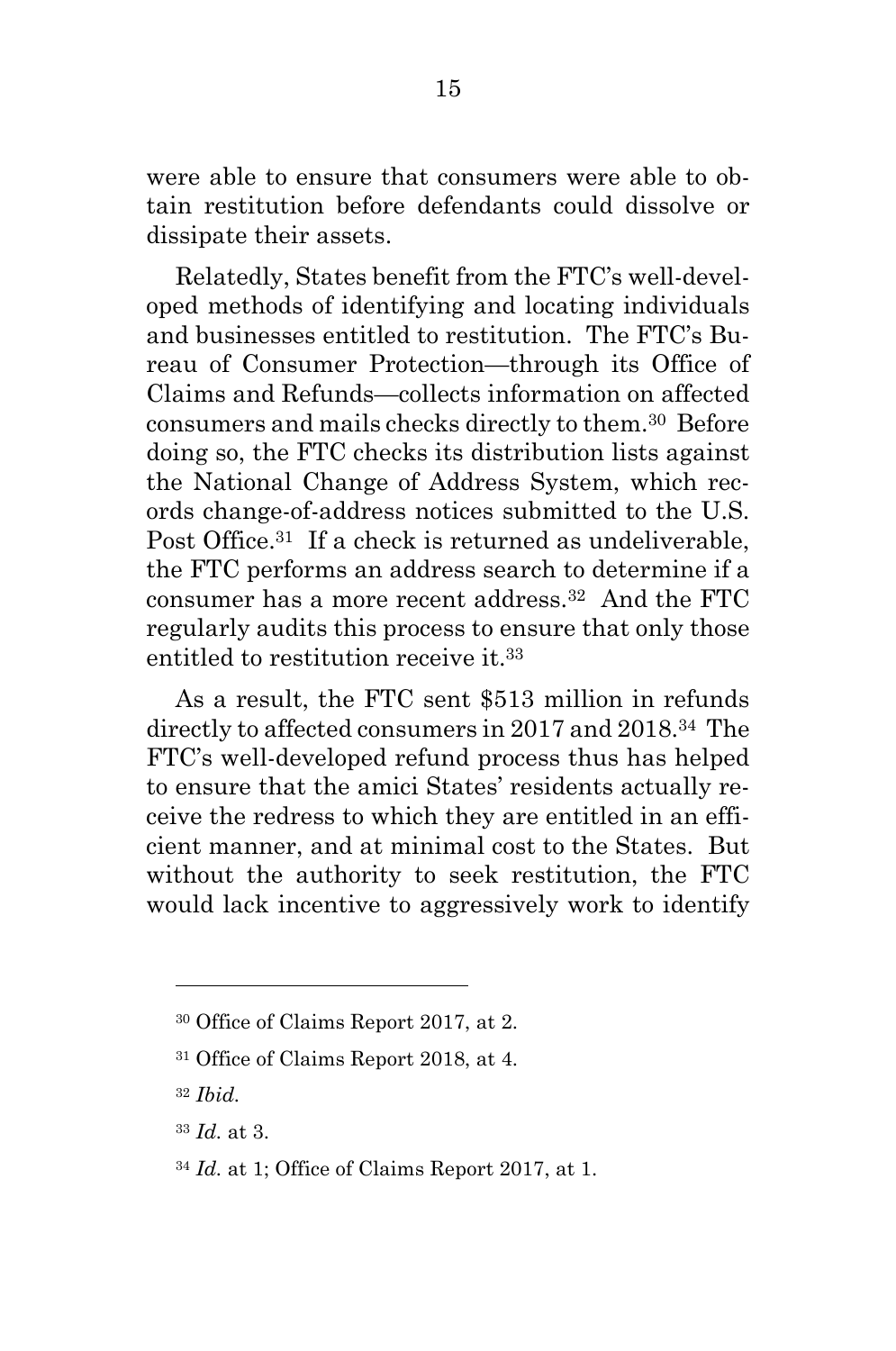and locate consumers entitled to such relief, and the States will have to redirect resources to these efforts.

\* \* \*

In enacting Section 13(b), Congress intended the FTC to have expansive authority to redress the injury caused by anticompetitive, unfair, and deceptive practices throughout the marketplace. To give that intent full effect, the FTC must be able to make the victims of such practices whole through restitution. The lower court's decision wrongly deprives the FTC of that authority and has created uncertainty about the proper interpretation of Section 13(b). If allowed to stand, the decision below will undermine the FTC's ability to obtain relief for consumers in the amici States and diminish the effectiveness of the States' partnership with the FTC in addressing acts of consumer fraud and anticompetitive conduct.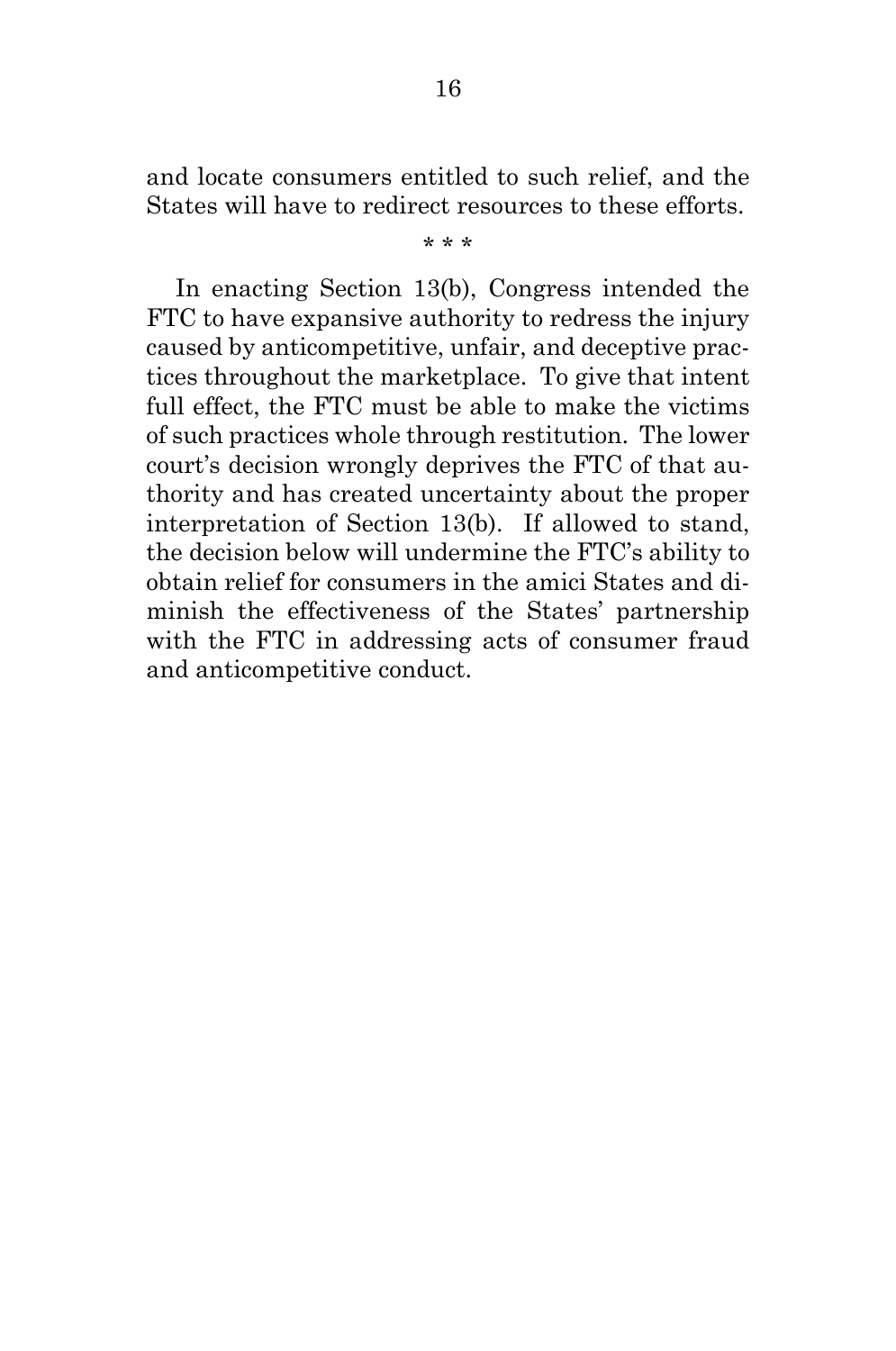### **CONCLUSION**

 The petition for a writ of certiorari should be granted.

Respectfully submitted,

KWAME RAOUL *Illinois Attorney General*  JANE ELINOR NOTZ\*  *Solicitor General*  SARAH A. HUNGER *Deputy Solicitor General*  CARSON R. GRIFFIS *Assistant Attorney General* 100 West Randolph Street Chicago, Illinois 60601 (312) 814-5376 jnotz@atg.state.il.us

\* *Counsel of Record*

JANUARY 2020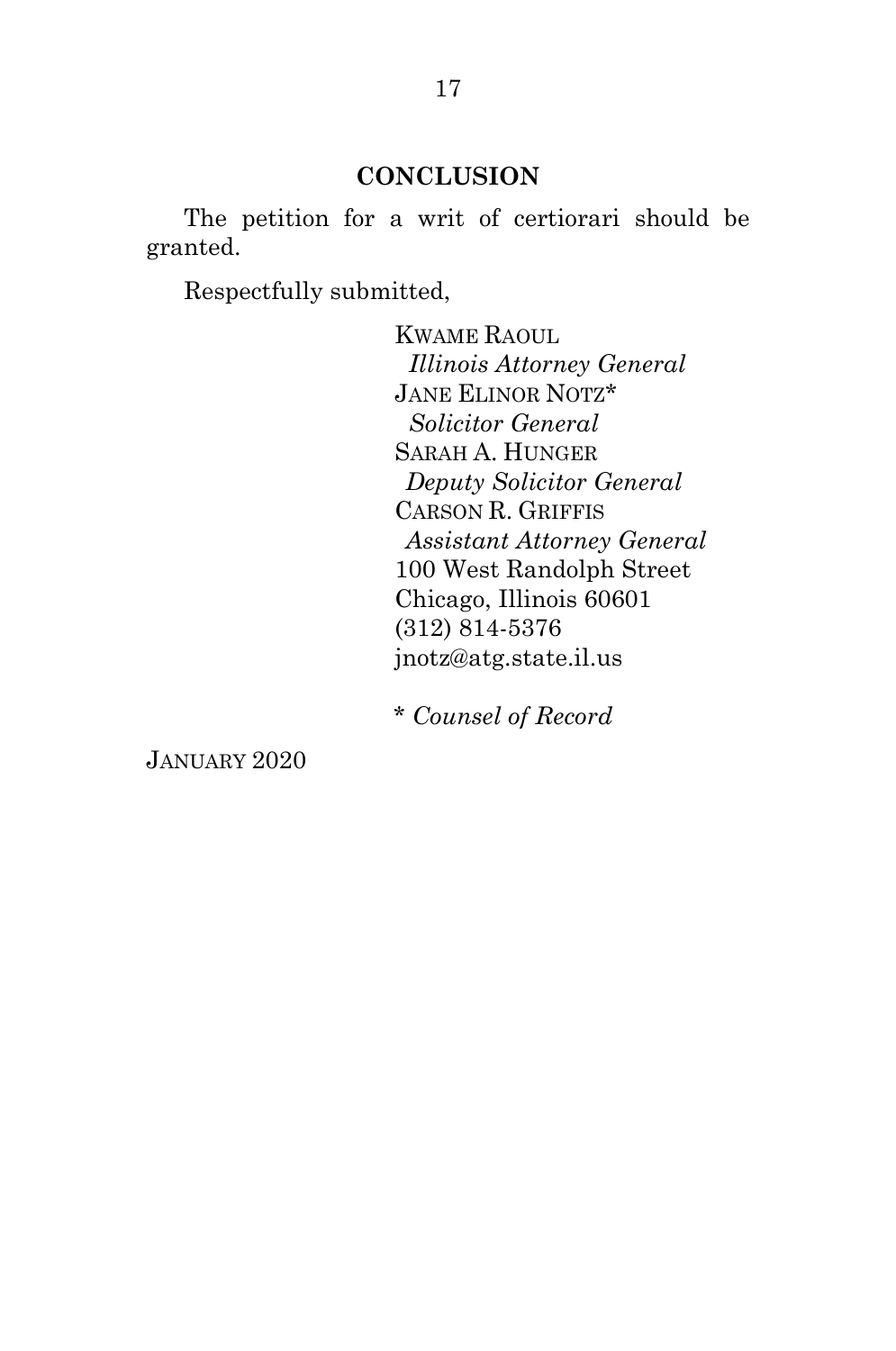KEVIN G. CLARKSON *Attorney General State of Alaska*  1031 W. 4th Avenue Anchorage, AK 99501

WILLIAM TONG *Attorney General State of Connecticut*  165 Capitol Avenue Hartford, CT 06106

KARL A. RACINE *Attorney General District of Columbia*  One Judiciary Square 441 4th Street, NW Washington, DC 20001

LAWRENCE G. WASDEN *Attorney General State of Idaho*  P.O. Box 83720 Boise, ID 83720

THOMAS J. MILLER *Attorney General State of Iowa*  1305 E. Walnut Street Des Moines, IA 50319

PHIL WEISER *Attorney General State of Colorado*  1300 Broadway Denver, CO 80203

KATHLEEN JENNINGS *Attorney General State of Delaware*  820 North French Street Wilmington, DE 19801

CLARE E. CONNORS *Attorney General State of Hawaii*  425 Queen Street Honolulu, HI 96813

CURTIS T. HILL, JR. *Attorney General State of Indiana*  200 W. Washington St. Indianapolis, IN 46204

AARON M. FREY *Attorney General State of Maine*  6 State House Station Augusta, ME 04333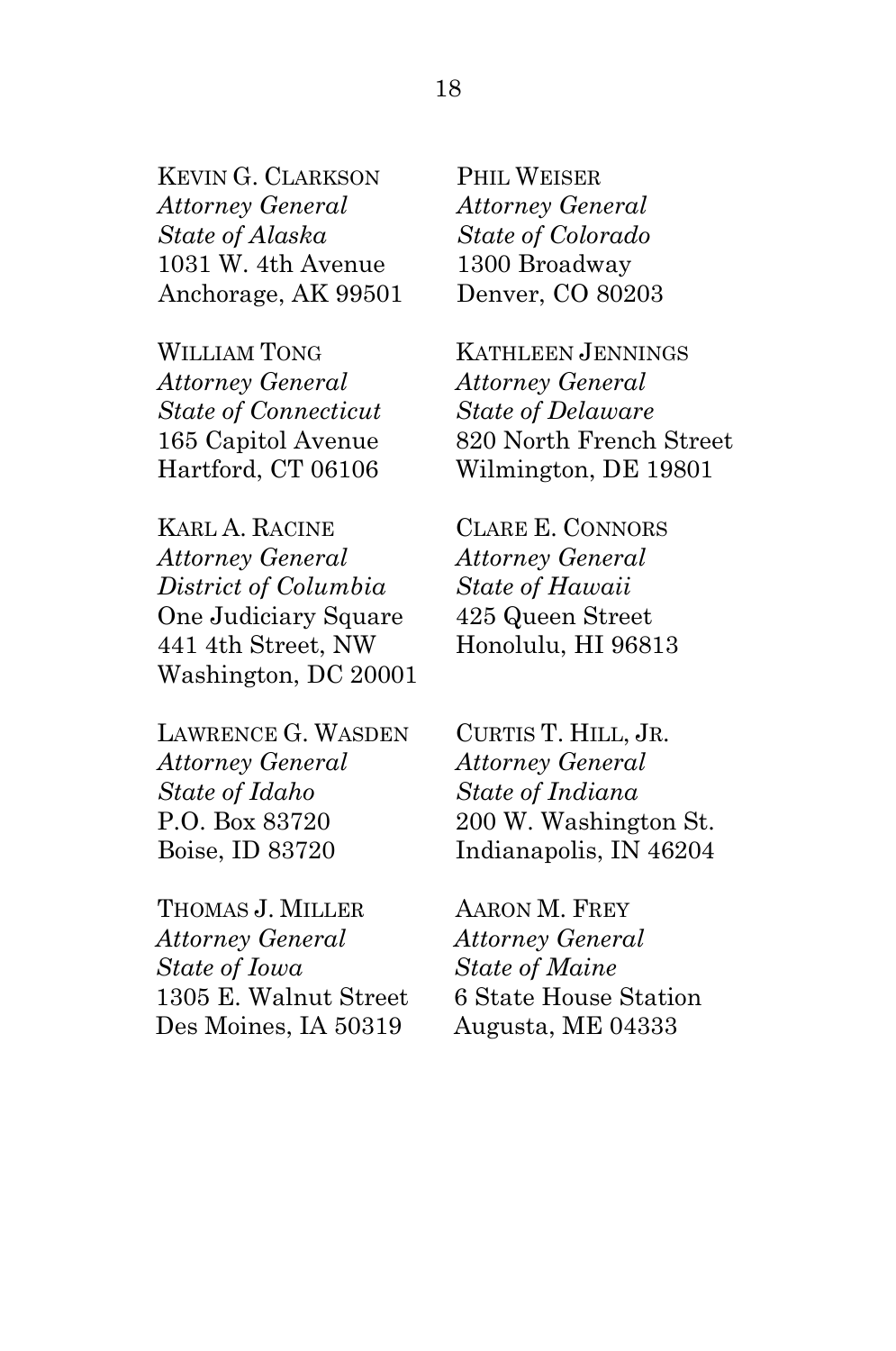BRIAN E. FROSH *Attorney General State of Maryland*  200 Saint Paul Place Baltimore, MD 21202

DANA NESSEL *Attorney General State of Michigan*  P.O. Box 30212 Lansing, MI 48909

AARON D. FORD *Attorney General State of Nevada*  100 North Carson St. Carson, City NV 89701

HECTOR BALDERAS *Attorney General State of New Mexico*  408 Galisteo Street Santa Fe, NM 87501 MAURA HEALEY *Attorney General Commonwealth of Massachusetts*  One Ashburton Place Boston, MA 02108

KEITH ELLISON *Attorney General State of Minnesota*  102 State Capitol 75 Rev. Dr. Martin Luther King Jr. Blvd. St. Paul, MN 55155

GURBIR S. GREWAL *Attorney General State of New Jersey*  Richard J. Hughes Justice Complex 25 Market Street Trenton, NJ 08625

ELLEN F. ROSENBLUM *Attorney General State of Oregon*  1162 Court Street, NE Salem, OR 97301